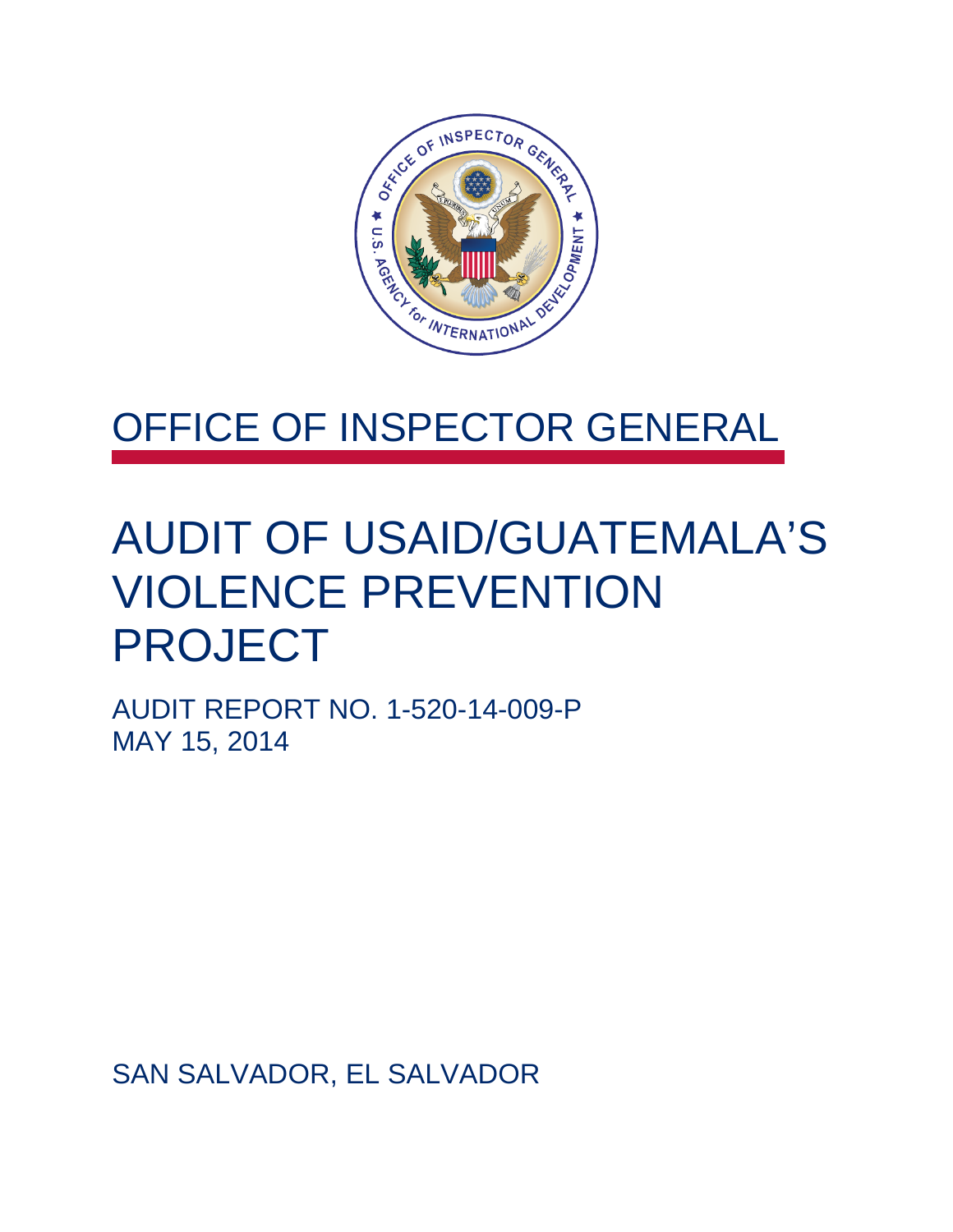

### *Office of Inspector General*

May 15, 2014

#### **MEMORANDUM**

- **TO:** USAID/Guatemala Mission Director, William Brands
- **FROM:** Regional Inspector General/San Salvador, Jon Chasson /s/
- **SUBJECT:** Audit of USAID/Guatemala's Violence Prevention Project (Report No.1-520-14-009-P)

This memorandum transmits our final report on the subject audit. In finalizing the audit report, we considered your comments on the draft report and included them in their entirety in Appendix II. This report includes 11 recommendations to help improve USAID/Guatemala implementation of its violence prevention project.

The mission agreed to take action on 9 of the 11 recommendations and disagreed with Recommendations 2 and 3. The mission made management decisions on all the recommendations and took final action on two. We acknowledge the mission's management decisions on all the recommendations. We do not agree with the mission's management decisions on Recommendations 2 and 3.

Please provide the Audit Performance and Compliance Division in the USAID Office of the Chief Financial Officer with the necessary documentation to achieve final action on the remaining seven recommendations.

Thank you and your staff for the cooperation and assistance extended to us during this audit.

U.S. Agency for International Development Embajada Americana Urb. y Blvd Santa Elena Antiguo Cuscatlan, Depto. La Libertad San Salvador, El Salvador [http://oig.usaid.gov](http://oig.usaid.gov/)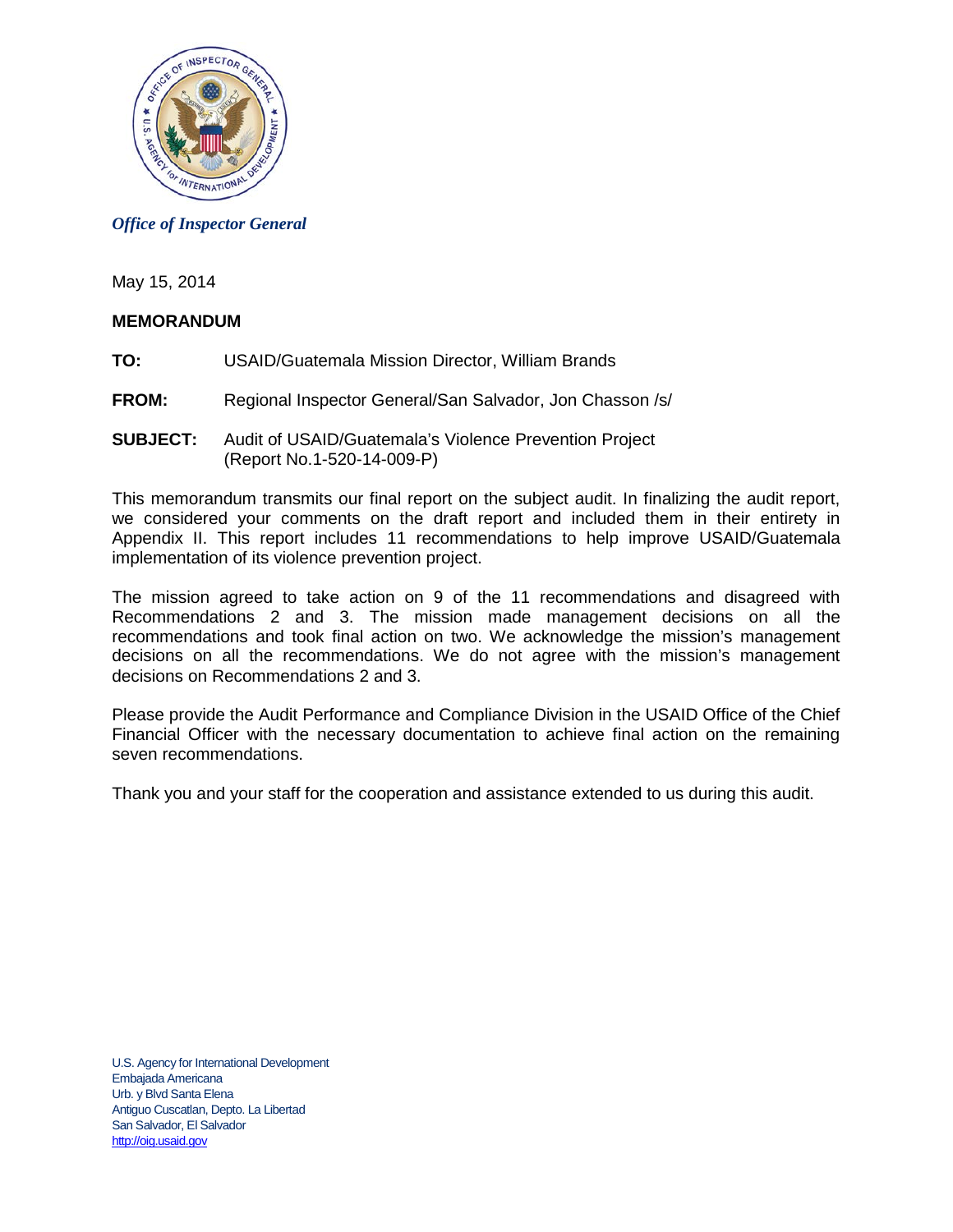# **CONTENTS**

| RTI International Did Not Comply With Agency and Award Requirements 7 |  |
|-----------------------------------------------------------------------|--|
|                                                                       |  |
|                                                                       |  |
|                                                                       |  |
|                                                                       |  |
|                                                                       |  |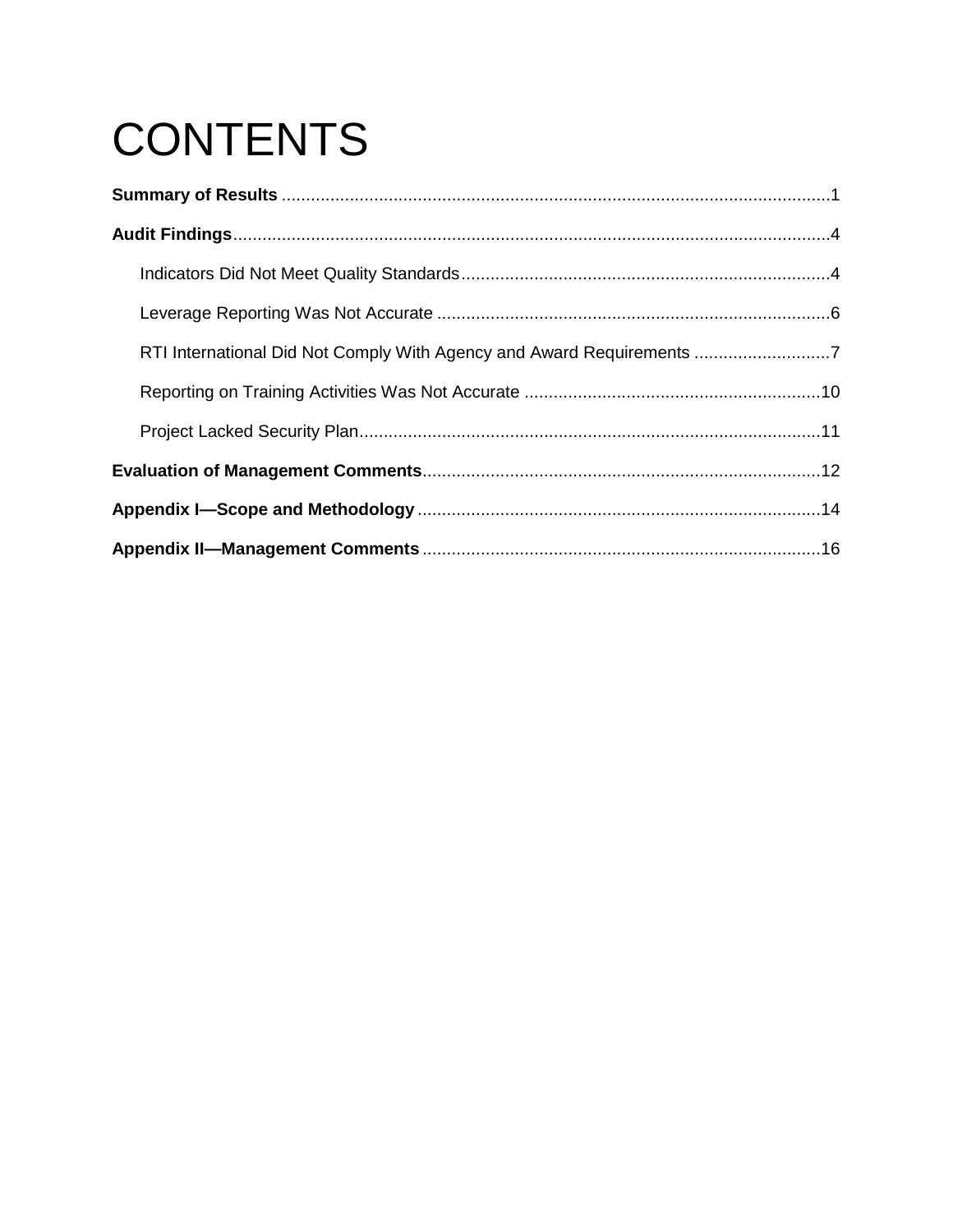# SUMMARY OF RESULTS

Crime and violence in Guatemala have affected the lives of citizens significantly and impeded economic development. The United Nations Development Program's *Statistical report on violence in Guatemala*[1](#page-3-0) highlights the economic costs: the decrease in long-term investment and provision of health services, loss of capital, increased legal costs, worker absenteeism, investment in private security, declines in productivity, lower earnings, and decreased public and private investments.

According to USAID, the current level of violence is one of the most serious threats to Guatemalan democracy. An effective, productive security sector that serves communities and prevents violence is fundamental to social harmony and for people to trust government institutions. Greater security and reduced violence also would contribute to economic progress.

To reduce the violence, USAID/Guatemala awarded RTI International a 4.5-year, \$26 million cooperative agreement on March 30, 2010, to implement the Violence Prevention Project. As of September 30, 2013, the mission had obligated \$20.6 million and disbursed \$15.1 million. The project's main goal is to reduce the levels of violence in targeted communities at risk. To achieve this goal, the project focused on achieving the following results:

- Reduce vulnerability of at-risk youth to gangs and criminal organizations.
- Improve trust between police and communities in target areas.
- Institutionalize crime prevention policies at the national level.

Under this agreement, RTI also is expected to raise \$[2](#page-3-1)6 million in "leveraged"<sup>2</sup> funds and resources from nonprofit and for-profit organizations, bringing the total investment to \$52 million.

The Regional Inspector General/San Salvador (RIG) conducted this audit to determine whether USAID/Guatemala's Violence Prevention Project is achieving its main goal of reducing the levels of violence in targeted communities at risk. The audit determined that the project completed numerous activities designed to reduce the violence and was on track to achieve most of its expected results. For example, through September 30, 2013, the project had:

- Provided educational and vocational scholarships to more than 26,000 youths.
- Helped 37 communities develop crime prevention plans.
- Trained more than 400 federal police officers from the Crime and Violence Prevention Unit in topics related to effective community policing.
- Provided technical assistance to 12 host-government institutions that helped them establish crime and violence prevention policies.

<span id="page-3-0"></span><sup>&</sup>lt;sup>1</sup> Arturo Matute Rodríguez and Iván García Santiago. *Statistical report on violence in Guatemala*<br>(Guatemala City: United Nations Development Program, 2007).<br><sup>2</sup> According to USAID Automated Directive Outtom (ADC).  $\overline{\phantom{a}}$ 

<span id="page-3-1"></span>According to USAID Automated Directive System (ADS), leveraging means using the resources of public or private entities on at least a 1-to-1 ratio. Resources may include funds, in-kind contributions, and intellectual property.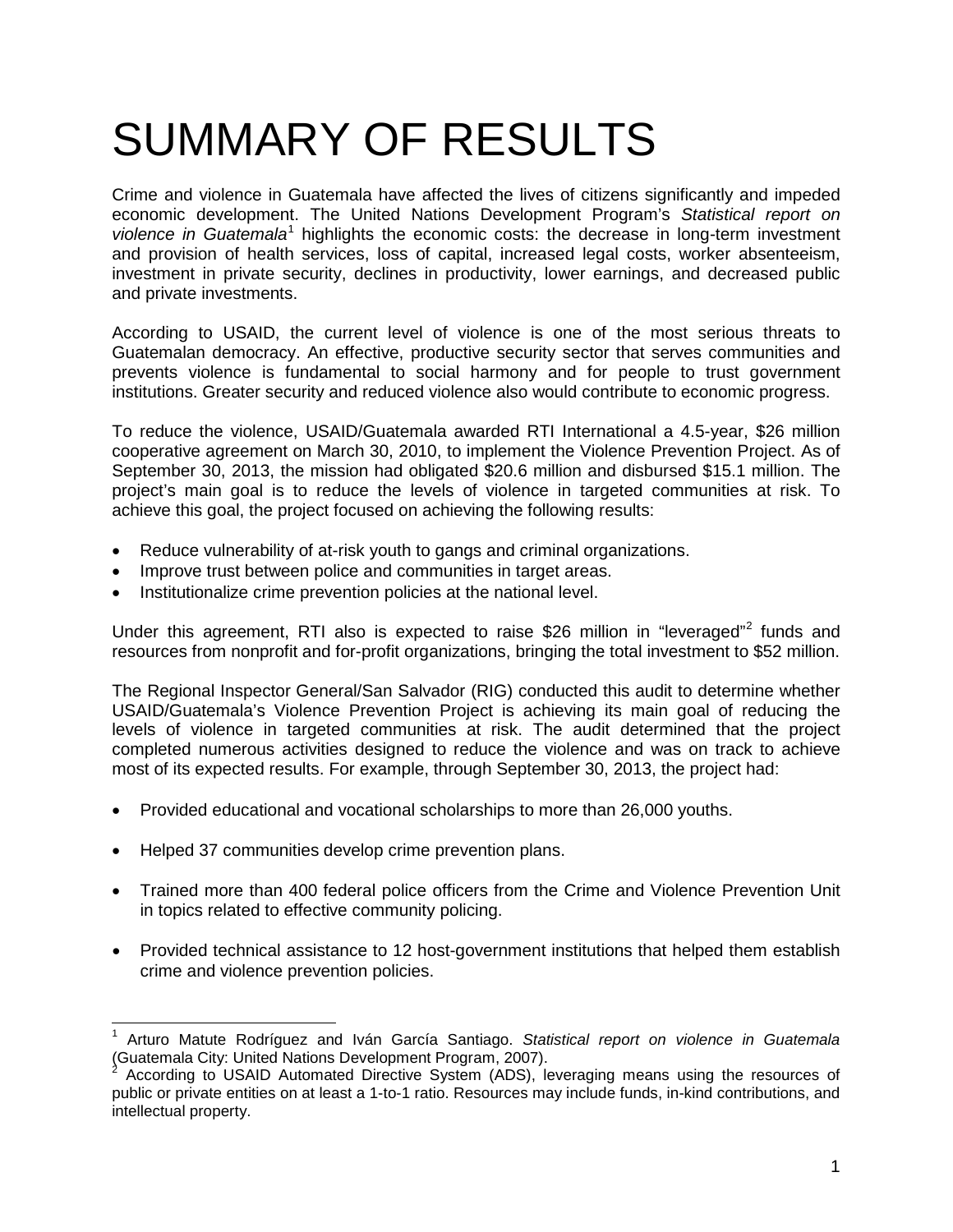• Developed a crime data observatory.

However, the project's actual impact on levels of violence will not be known until the mission completes an analysis of outcome indicators at the end. Additionally, as of September 30, 2013, (with only 12 months remaining for the project) RTI has leveraged only \$13.9 million (or 53 percent) of the expected \$26 million.

The audit found that:

- Indicators were designed or defined poorly (page 4). Indicators did not align with the mission's expected results and their definitions were vague, making it difficult to determine how results were counted.
- Leverage reporting was not accurate (page 6).
- RTI did not comply with agency and award requirements (page 7).
- Reporting on training activities was not accurate (page 10).
- The project lacked a security plan (page 11). Because the project works in several high-risk communities, security can be a problem.

To improve project management, we recommend that USAID/Guatemala:

- 1. Implement a monitoring and evaluation plan for the follow-on award that includes clearly defined performance indicators designed to measure the project's expected results (page 5).
- 2. Revise the performance indicators identified in the audit as poorly defined, and recalculate the project's result for them so they are reported accurately (page 6).
- 3. Implement a plan to (1) review the supporting documentation for leveraged funds submitted by RTI, and confirm in writing that reporting on leverage is accurate and meets USAID standards, (2) require RTI to reduce the leveraged resources reported by \$3.4 million, and (3) require it to follow the agreement rules regarding leverage (page 7).
- 4. Implement a plan to monitor and verify compliance with leverage requirements in any followon project (page 7).
- 5. Instruct RTI in writing to (1) align the project's remaining annual and final reports to the corresponding annual and project strategic plans at the activity level, and (2) verify that final reports disaggregate indicator data by gender, ethnicity, and age (page 90).
- 6. Implement a plan to collect baseline data for each performance indicator before the followon project starts (page 10).
- 7. Instruct RTI to include a comparison of actual expenditures with budget estimates, accompanying analysis, and explanation for any cost overruns or high unit costs in the project's remaining annual and final reports (page 10).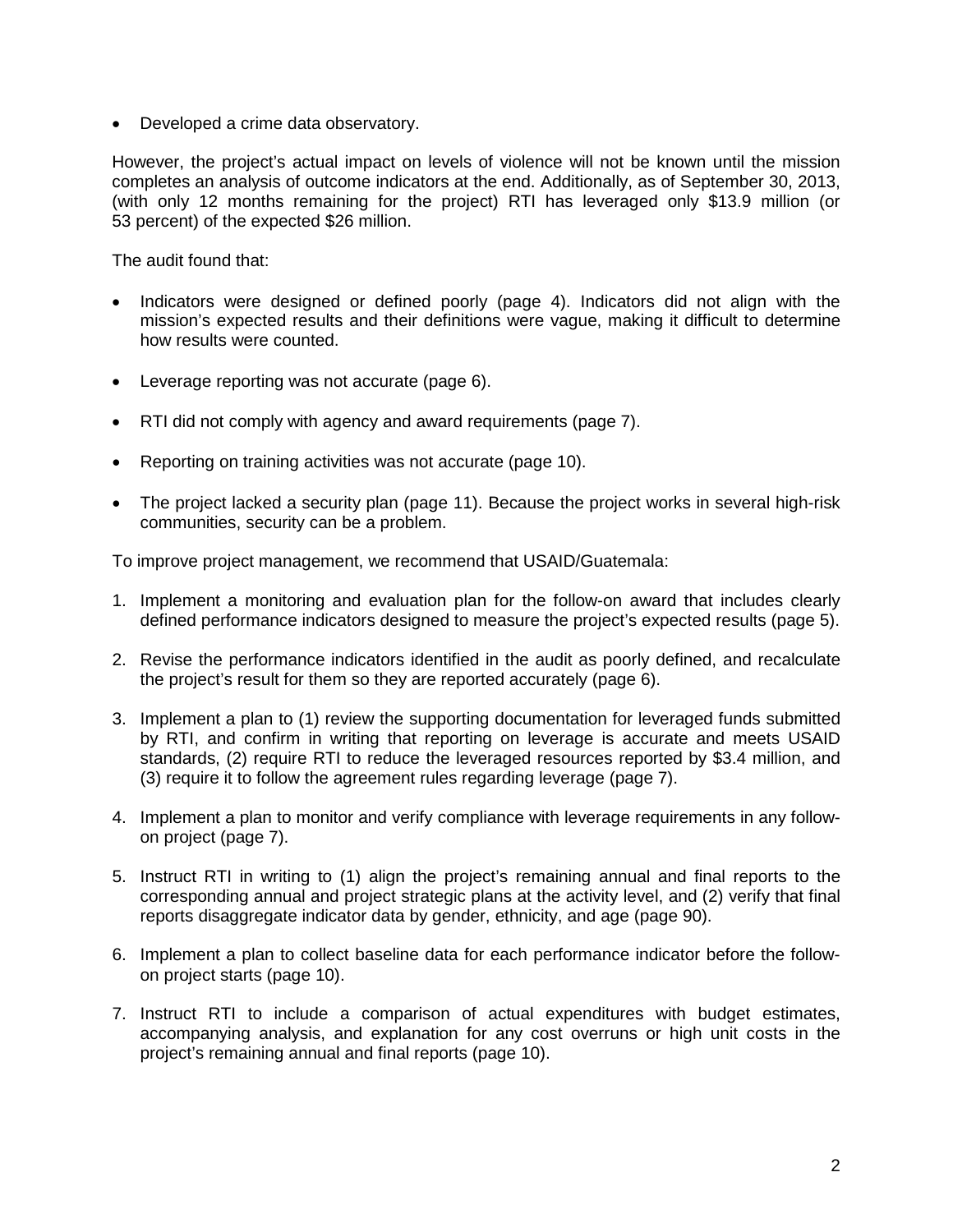- 8. Include in the follow-on award the Mandatory Standard Provision entitled "Trafficking in Persons (October 2010)" (page 10).
- 9. Conduct and document counter-trafficking in persons training with all its implementers, subimplementers, and recipients (page 10).
- 10. Implement uniform guidance on how to calculate and report scholarship data in the Training Results and Information Network (TraiNet), and verify that all data entered into the system by the project are accurate according to ADS specifications (page 11).
- 11. Incorporate into its follow-on activities the requirement for the implementing partner to submit a security plan and budget for security-related personnel and equipment for USAID to review (page 11).

Detailed findings appear in the following section. The scope and methodology are described in Appendix I. Management comments are included in their entirety in Appendix II, and our evaluation of management comments is on page 12.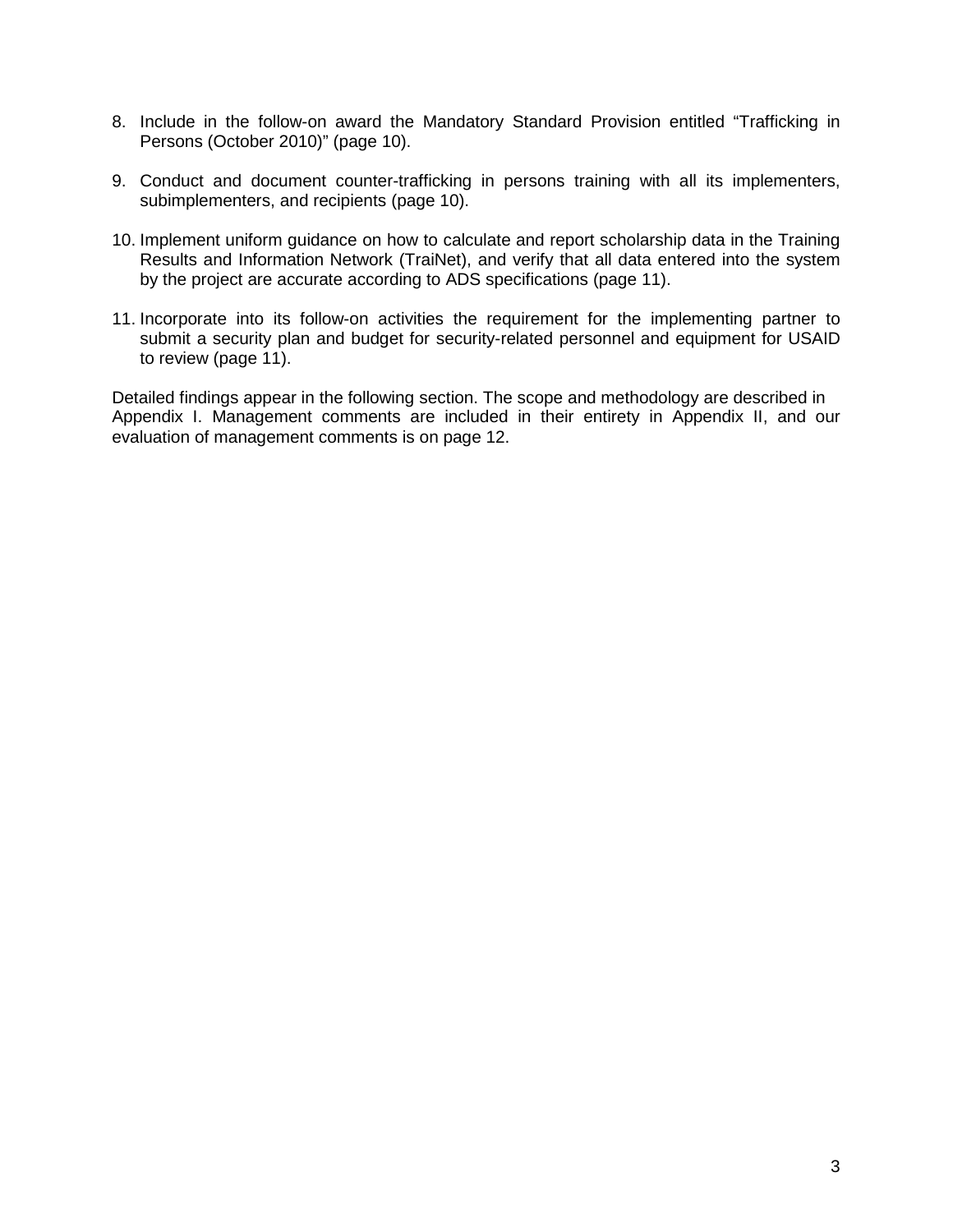# AUDIT FINDINGS

## **Indicators Did Not Meet Quality Standards**

ADS 203.3.2 states that performance indicators are the "basis for observing progress and measuring actual results compared to expected results." USAID TIPS No. 6, "Performance Monitoring and Evaluation," defines performance indicators as measures that describe how well a project is achieving its objectives. They state what to measure to determine whether the objective has been achieved. Performance indicators define the data to be collected to measure progress, allowing results achieved to be compared with those planned.

When deciding on performance indicators and determining the extent to which they will be useful in making decisions, a factor to keep in mind is the "degree to which performance indicators and their related data accurately reflect the process or phenomenon they are being used to measure."[3](#page-6-0) ADS 203.3.11.1 notes that data should clearly and adequately represent the intended result. Additionally, ADS 203.3.6 states that when selecting performance indicators, "USAID Missions/Offices and Washington operating units should ensure that the selected indicators will lead to performance monitoring data that meet the quality standards of validity, integrity, precision, and reliability."

The audit found that the mission did not properly design or define seven of the ten performance indicators used for measuring the project's three expected results. The mission designed four indicators to measure outputs rather than outcomes, and the other three were not well defined.

**Poorly Designed Indicators.** The mission did not design the following indicators properly to measure progress toward the project's expected results.

- 1. The expected result was to reduce the vulnerability of at-risk youth to gangs and criminal organizations. However, *Optimism about future employment opportunities among at-risk youth* does not track a reduction in at-risk youth engaged in gangs or criminal activity, but rather the participants' views of future employment opportunities. The indicator, therefore, is not designed properly to capture the expected results.
- 2. The expected result was to increase civic responsibility in targeted communities. However, *Number of people who participated in the civic training and awareness activities implemented in targeted communities* simply measures the attendance at a civic training or activity. Thus, the indicator is tracking outputs (participation) and not outcomes (actual increase in civic responsibilities).
- 3. The expected result was to institutionalize a number of crime and violence prevention policies at the national level. However, *Number of Government of Guatemala institutions receiving technical assistance toward institutionalizing crime and violence prevention policy* tracks the number of government institutions that have received technical assistance. The indicator, therefore, is not designed properly to capture the expected results.

<span id="page-6-0"></span> $^3$  USAID TIPS No. 12, "Guidelines for Indicator and Data Quality."  $\overline{\phantom{a}}$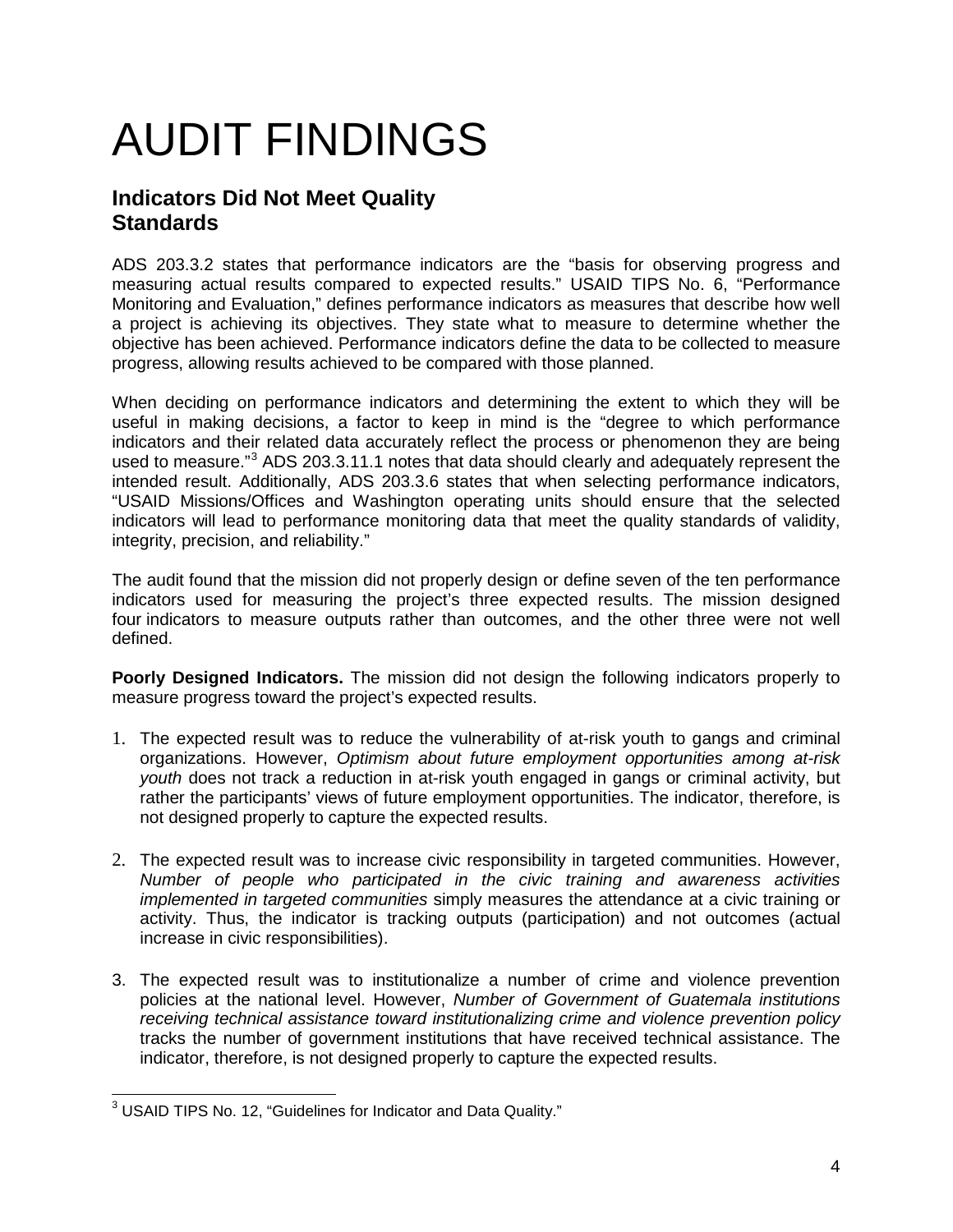4. The project's expected result was to develop a number of national prevention policies. However, *Number of advocacy initiatives in support of the development of prevention policies* tracks the number of advocacy initiatives in support of them. The indicator is tracking outputs (number of advocacy initiatives) and not outcomes (approval of national prevention policies).

**Poorly Defined Indicators**. The mission did not define the following indicators properly or provide consistent methodologies on how to measure the indicator results.

- 1. For *Number of scholarships provided to youth to attend vocational or educational training institutes*, the mission reported 26,761 scholarships; however, it included all youth regardless of whether they completed the course. In addition, the mission did not define clearly what constituted a scholarship; it counted all courses whether they were a 2-hour class or 12-month course.
- 2. For *Number of youth who have participated in community-established sports/arts activities*, the mission reported that 15,320 youths participated in fiscal year (FY) 2013. This number represents all youths who participated during the year; it does not differentiate the number of youths who participate from year to year and those participating for the first time. Moreover, the indicator is not clear about what constitutes participation. For example, for some activities regular attendance was required, while others required only a single visit.
- 3. For *Number of people who participated in the civic training and awareness activities implemented in targeted communities*, the mission reported that 71,852 people participated, exceeding its target of 9,000 by 798 percent. This occurred because the types of trainings and activities counted were not well defined. For example, 4,000 people who attended parades for Mother's Day or Child's Day were counted even though those activities did not promote understanding of civic rights and obligations.
- 4. For *National civilian police officers of the Crime and Violence Prevention Unit trained in topics related to effective community policing*, the latest results reported—106—were only for FY 2013 because RTI decided not to include previous years' totals. This occurred because the mission counted only those officers who completed course work and obtained a degree. Before FY 2013, officers who completed course work but did not obtain a degree were not counted (316 officers who received at least 16 hours of training each in previous years were not counted). Thus, because RTI changed the indicator definition, the project is unable to report complete and accurate results.

Problems with the indicators occurred because mission staff did not examine the indicators carefully to confirm that they complied with all relevant USAID guidance. Furthermore, in some instances, staff assumed that various output indicators adequately reflected program outcomes.

However, to determine the impact of USAID's project, indicators need to be designed and defined to measure outcomes. Without clearly defined indicators that observe progress and measure actual results compared with expected results, the mission cannot track the project's progress toward its objectives, nor can it make informed decisions about how to make it more effective. Therefore, we make the following recommendations.

*Recommendation 1. We recommend that USAID/Guatemala implement a monitoring and evaluation plan for the follow-on award that includes clearly defined performance indicators designed to measure the project's expected results.*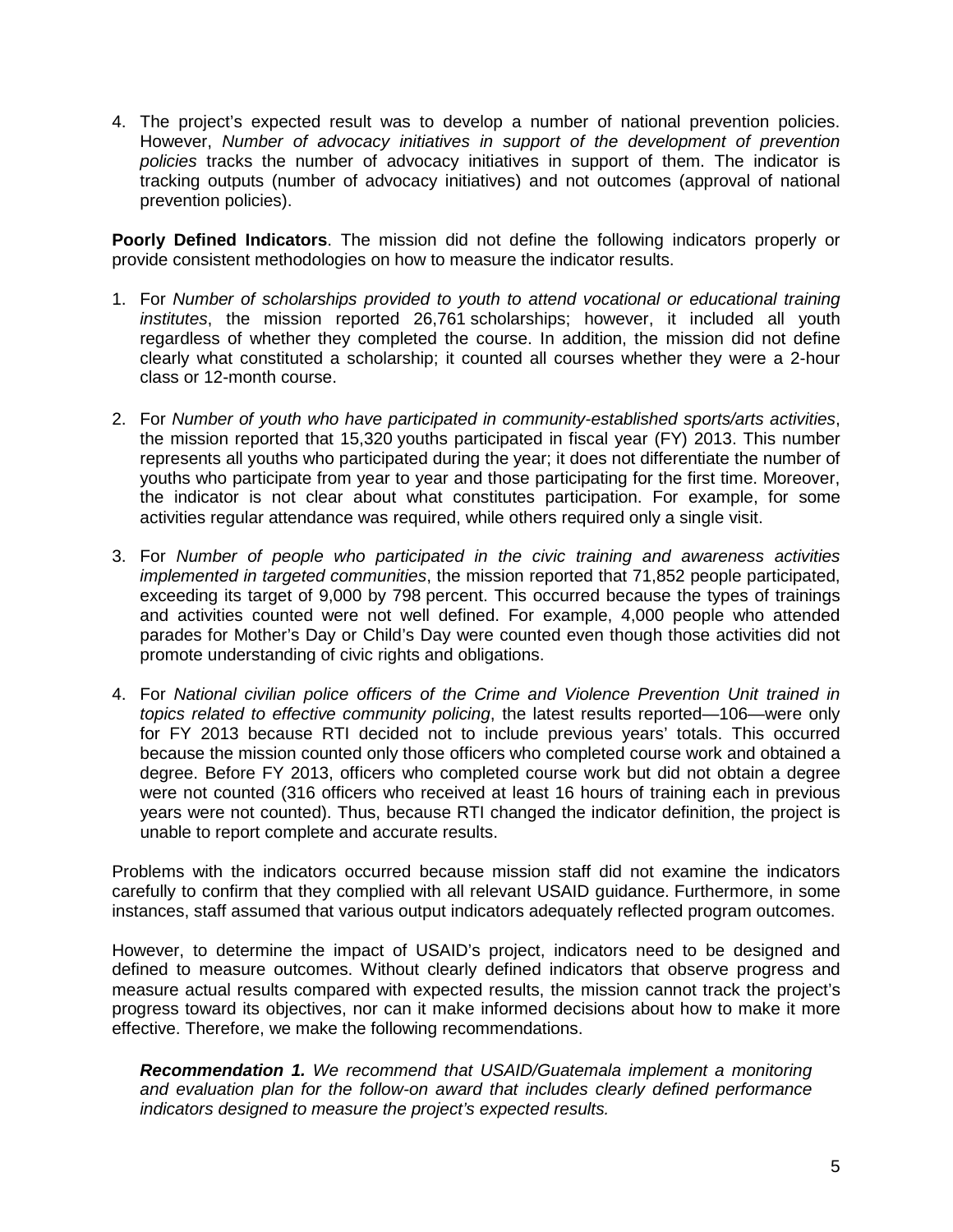*Recommendation 2. We recommend that USAID/Guatemala revise the performance indicators identified in the audit as poorly defined and recalculate the project's results for these indicators so they are reported accurately and document the results.*

## **Leverage Reporting Was Not Accurate**

According to its agreement with USAID, RTI was expected to raise \$26 million in leveraged funds and resources from nonprofit and for-profit organizations, resulting in \$52 million for the project. The agreement states, "USAID will accept other than cash contributions if these are new resources such as property, equipment, products, technologies, infrastructure, services, and supplies." In-kind contributions are considered to be leveraged if they meet the guidelines found in Office of Management and Budget (OMB) Circular A-122, "Cost Principles for Non Profit Organizations," Circular A-21, "Cost Principles for Educational Institutions," ADS 303.3.10.2, and USAID Acquisitions Regulation 731.2 for profit-making entities.

Furthermore, the agreement stated that leveraged resources should demonstrate that in combination with the support sought from USAID, they will give the project a comparative advantage in meeting its goals and objectives. The cooperative agreement states that any leveraged resources secured would contribute directly to building national and local awareness of the causes of crime and promote crime prevention activities as a solution.

Additionally, if a recipient of a subgrant leverages funds or resources from other governments (except host governments) or from multilateral organizations, [4](#page-8-0) the project could count the resources only as in-kind contributions and only up to the amount of the subgrant even if the amount of the resources was greater than the subgrant. Moreover, the agreement states that the project "will not rely upon high-cost public relations or media campaigns, but free media and alliance-supported public information."

As of September 30, 2013, RTI reported leveraged funds and resources totaling \$13.9 million. The audit examined the support for \$4.65 million of the total and found that \$3.4 million (73 percent) were not valid and should not have been reported as leveraged funds and resources.

**Programs Not Related to Crime or Violence**. RTI reported \$2.5 million in leveraged funds and resources reported by two organizations, Associacion Propuesta Urbana and Fundación Para El Desarrollo de Guatemala (FUNDESA). However, these two organizations focused on activities that were not related to crime and violence. Associacion Propuesta Urbana focused on five values: punctuality, cleanliness, order, respect/harmony, and work excellence; and FUNDESA focused on reducing poverty and strengthening the business sector in Guatemala. Because the projects were not related to violence, the amount of \$2.5 million RTI claimed is not valid.

In another instance, RTI reported \$361,485 in leveraged funds reported by the Centre for International Studies and Cooperation for emergency aid for victims of tropical storm Twelve  $E<sup>5</sup>$  $E<sup>5</sup>$  $E<sup>5</sup>$ 

<span id="page-8-0"></span> $<sup>4</sup>$  Although not defined in the agreement, in international relations multilateralism is defined as several</sup> countries working together on an issue. Organizations like the UN and the World Trade Organization are multilateral.  $\overline{\phantom{a}}$ 

<span id="page-8-1"></span><sup>&</sup>lt;sup>5</sup> Twelve E was a [cyclone](http://en.wikipedia.org/wiki/Tropical_cyclone) that hit large portions of Central [America](http://en.wikipedia.org/wiki/Central_America) during October 2011. More than 12 inches (305 mm) of rain were recorded in Guatemala in 24 hours, causing extensive flooding and multiple landslides.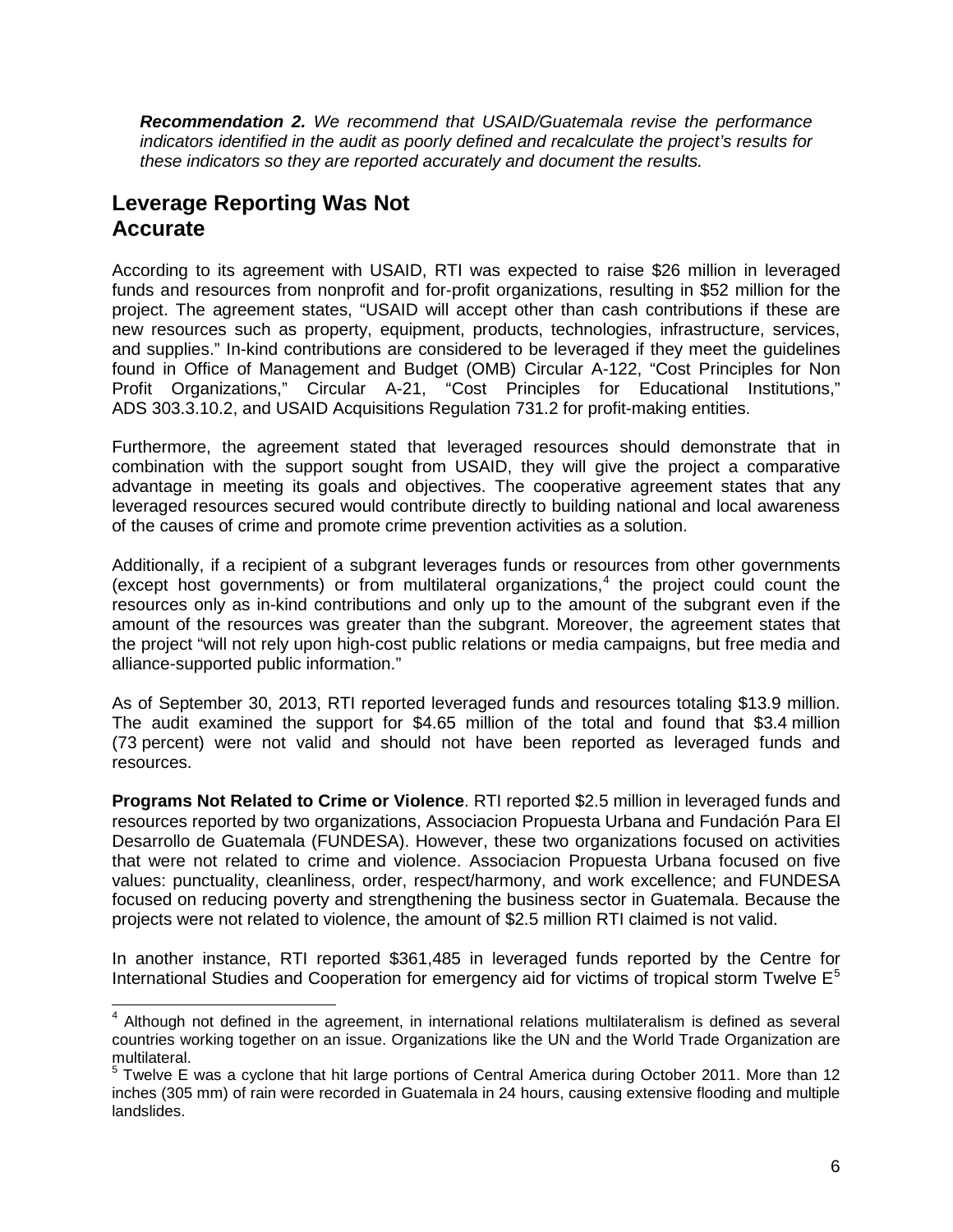in the department of Chiquimula. These were disaster relief funds, rather than funds used to help build national and local awareness of the causes of crime and promote crime prevention activities as a solution.

**Excessive Leverage Claimed From Multilateral Sources.** In the cases of two subawards, the audit found that the project claimed the full amounts of funds donated by multilateral organizations as leverage. This did not comply with the agreement, which limited the amount received from multilateral organizations to the value of the subaward. Centro Para La Acción Legal en Derechos Humanos and Sistema de Orquestas de Guatemala claimed leverage of \$571,535 when they received funding from multilateral organizations, but the agreement limited the amount of leverage to \$253,339. Additionally, the funds partners reported that came from multilateral organizations could be counted only as in-kind contributions, not cash. The excessive amount of leverage reported for the two organizations totaled \$318,196.

**Old Resources.** RTI reported as leverage \$250,000 for the value of land of existing police stations, rather than land where new police stations would be built.

**Unsupported Resources.** RTI reported \$5,733 of leverage from Grupo Gestores for meeting room space, time donated by a psychologist, and participants' time spent at an event; these amounts were not appropriate and should not have been counted as leverage.

All of these problems occurred because USAID did not monitor the process properly and did not have procedures for reporting and verifying leveraged funds and resources.

RTI's overstatement of leverage resulted in inaccurate reporting and misleading information. Without accurate and reliable information, the mission cannot make informed decisions.

*Recommendation 3. We recommend that USAID/Guatemala implement a plan to (1) review the supporting documentation for leveraged funds submitted by RTI International and confirm in writing that reporting on leverage is accurate and meets USAID standards, (2) require RTI International to reduce the leveraged resources reported by \$3.4 million, and (3) require it to follow the agreement rules regarding leverage.*

*Recommendation 4. We recommend that USAID/Guatemala implement a plan to monitor and verify compliance with leverage requirements in any follow-on project.*

## **RTI International Did Not Comply With Agency and Award Requirements**

According to ADS 200.3.5.5, the mission must monitor the implementer's project achievements regularly and verify any progress toward completion. The agreement between USAID/Guatemala and RTI also includes numerous provisions designed to help monitor and confirm progress and address problems as they arose.

However, the mission's monitoring efforts fell short, as discussed below.

**Annual Reports Not Tied to Annual Work Plan**. According to the agreement, the annual reports should emphasize both the progress and problems encountered over the course of the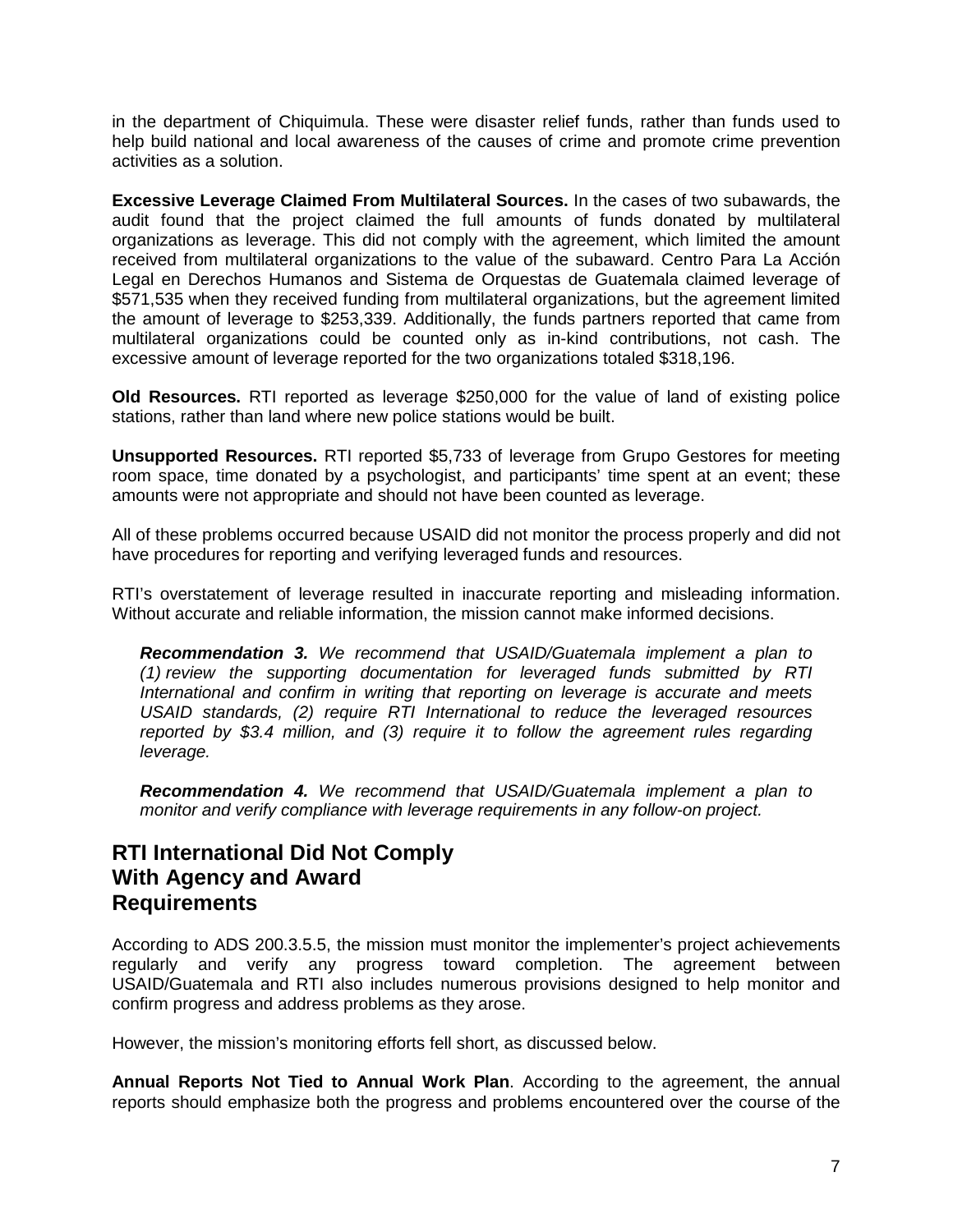year as RTI seeks to carry out the activities and achieve the expected results laid out in that previous year's work plan.

Many aspects of the annual reports met the requirements outlined in the agreement, such as success stories and accomplishments. However, they did not discuss how much progress was made for each activity identified in the annual plan. Without this information, it is hard for the mission to monitor the project's progress regularly.

**Indicators Were Not Disaggregated**. Per the agreement, the mission should report data used to measure results by gender, ethnicity, and age. Although RTI reported data by gender, it did not report on ethnicity and age. Without this data, it is difficult to determine how the project affected these groups and which age groups and ethnicities were most at risk or received the most assistance.

**Baseline Data Were Not Collected.** According to the agreement, RTI was required to prepare a performance management plan that contained "the performance indicators the recipient proposes to use to objectively measure progress towards achieving each of the results described in the Program Description, with definition and unit of measure, as well as baselines and targets (annual and end of program)." Additionally, ADS 203.3.9 states that baseline data for each performance indicator should be determined before a project starts. Targets are then set for each indicator, and results are measured through the monitoring and evaluation plan.

Although RTI set targets for all indicators and established baselines for eight of the ten indicators, it did not determine baselines for the two outcome indicators—*Optimism about future employment opportunities among at-risk youth* and *Percent change in community's level of confidence in the National Civilian Police—*until FY 2013, the project's third year. This happened because RTI had trouble coming to a consensus with local governments about the locations it would cover. It also had trouble hiring qualified consultants to conduct the baseline survey; one was replaced for poor performance.

Without baseline data, especially for outcome indicators, it is impossible to tell what impact the project actually had on its target populations and communities.

**RTI Did Not Monitor Cash Flow**. Per the agreement, the project's quarterly reports were supposed to include "a comparison of actual expenditures with budget estimates, including analysis and explanation of cost overruns or high unit costs, and any other pertinent information." RTI did not provide any reports comparing budget estimates to actual expenditures, conducting analysis of overruns, or providing any explanations.

As a result, the mission could not determine whether RTI was implementing activities in a balanced manner.

**Subpartners Were Unaware of Human Trafficking Responsibilities**. According to the Agency-wide standard operating procedure "Counter-Trafficking in Persons and Contractor/Recipient Compliance," the Mandatory Standard Provision entitled "Trafficking in Persons (October 2010)" must be included in all assistance awards.

However, neither the cooperative agreement nor any of the award modifications for the Violence Prevention Project included the mandatory provision. This occurred because the two agreement officers in charge of the project overlooked the requirement.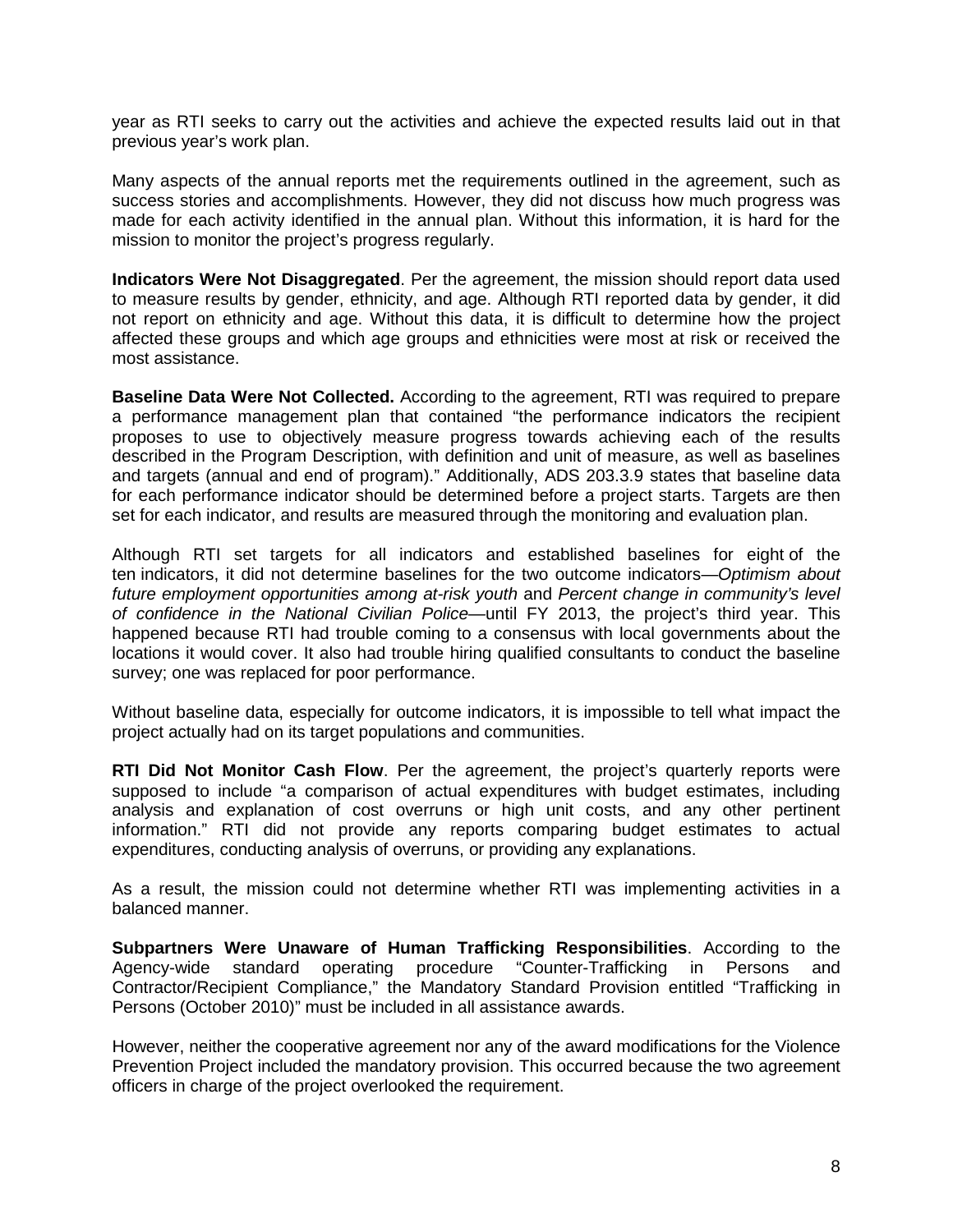Additionally, as outlined in its April 2013 *Counter-Trafficking in Persons Field Guide,* USAID commits to "training staff Agency-wide on combating human trafficking, as well as on the prohibitions on trafficking and procurement of commercial sex, and available disciplinary measures for documented violations" and "educating Agency contractors and recipients on how to recognize and respond to this crime and on the Agency's right to terminate grants and contracts if contractors, grantees, or sub-recipients engage in prohibited conduct."

Although USAID/Guatemala was training its staff on human trafficking, it did not provide training to partners. Instead, the mission distributed the field guide to all of its implementing partners and expected them to distribute the guide to their subpartners. However, RTI did not distribute the guide to any of its 40 subpartners or project recipients. This occurred because the mission's instructions to implementing partners were vague, and the mission did not follow up or monitor RTI to verify that it incorporated the provisions and related responsibilities into the project's activities.

This is a concern because one of RTI's subpartners came across human trafficking in its work on the project. Because the subpartner did not know how to address the problem, the incident went unreported. If partners do not enforce the rules prohibiting human trafficking, it may continue to go unreported in Guatemala.

**Rapid Response Funds Used Incorrectly**. USAID/Guatemala created a rapid response fund totaling \$1.75 million for this project so it could respond to requests for new activities that are not planned or part of any already approved activities. Per the agreement, the agreement officer's representative (AOR) needs to approve any use of the fund, and the activity has to directly support achieving the agreement's objectives.

However, the audit found that \$95,000 of the \$1.04 million in rapid response funds approved by the mission did not directly support achieving the objectives. "Yo Asumo" was a \$95,000 publicity campaign aimed at challenging all Guatemalans to be punctual and courteous. While promoting these good values is a noble cause, it is not an activity that contributes directly to preventing crime and violence.

Because the AOR who approved the use no longer works for USAID/Guatemala, we could not determine why he made that decision; therefore, we are not making a recommendation related to this.

The problems discussed above occurred because the mission did not monitor the project properly and did not enforce compliance with award or agency requirements. Some of this can be attributed to high turnover during the course of the project: at RTI, four of the five key positions turned over in addition to numerous others, and at the mission, the AOR, development objective office chief, controller, agreement officer, and various other key positions turned over.

Unless the mission appropriately monitors RTI's activities to confirm compliance with all agreement terms and agency requirements, the mission will have limited ability to identify expenditures that exceed budgets or accurately measure progress toward the desired result: a reduction in the level of violence in Guatemala. Therefore, we make the following recommendations.

*Recommendation 5. We recommend that USAID/Guatemala instruct RTI International in writing to (1) align the project's remaining annual and final reports to the*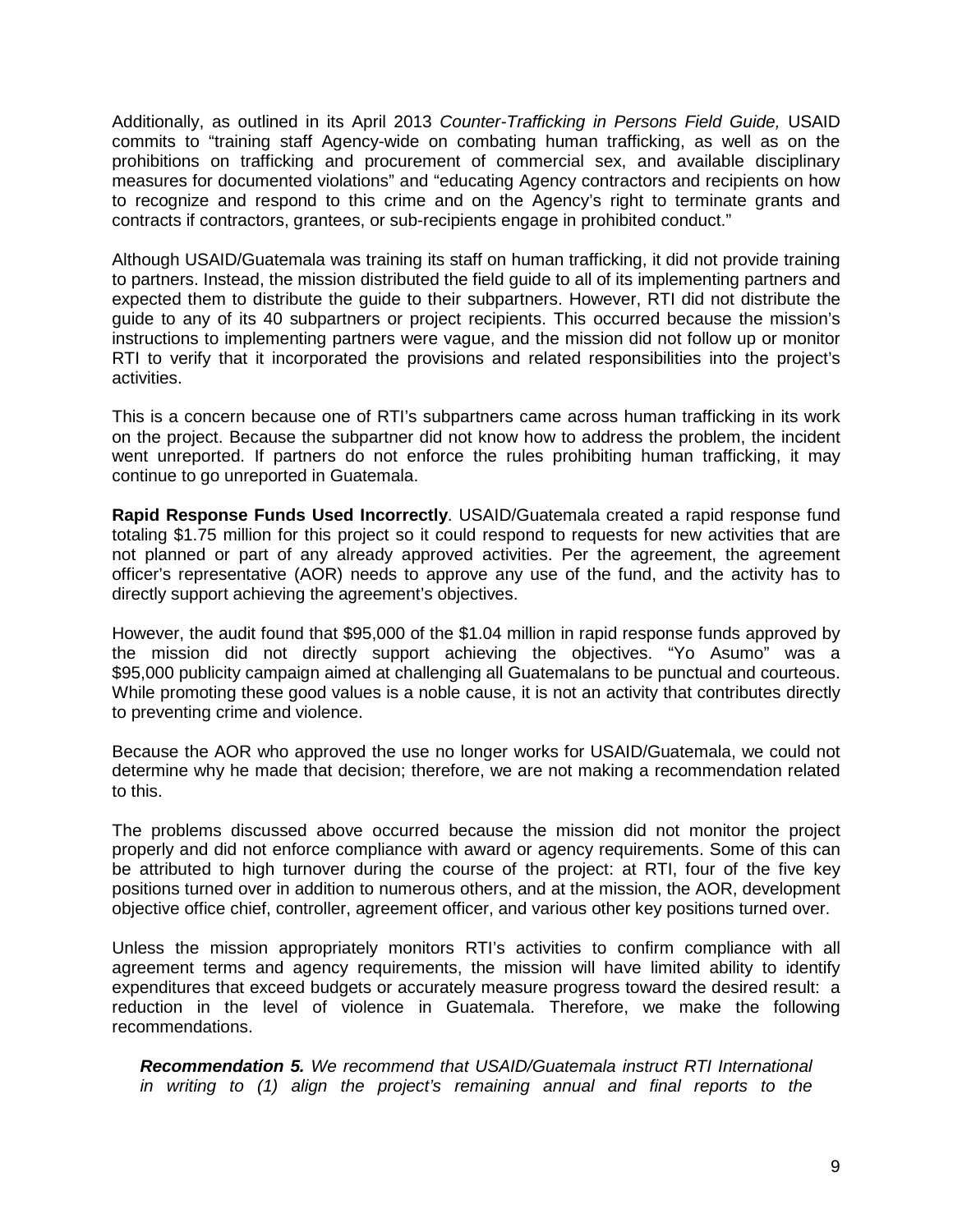*corresponding annual and project strategic plans at the activity level, and (2) verify that final reports disaggregate indicator data by gender, ethnicity, and age.* 

*Recommendation 6. We recommend that USAID/Guatemala implement a plan to collect baseline data for each performance indicator before the follow-on project starts.*

*Recommendation 7. We recommend that USAID/Guatemala instruct RTI International in writing to include a comparison of actual expenditures with budget estimates, accompanying analysis, and explanations for any cost overruns or high unit costs in the project's remaining annual and final reports.*

*Recommendation 8. We recommend that USAID/Guatemala, when drafting the followon award, include the Mandatory Standard Provision entitled "Trafficking in Persons (October 2010)."*

*Recommendation 9. We recommend that USAID/Guatemala conduct and document counter-trafficking in persons training with all its implementers, subimplementers, and recipients.*

## **Reporting on Training Activities Was Not Accurate**

According to ADS 253.3.4.5, USAID missions must monitor and report on in-country training projects and participants in TraiNet. The directive specifies that any in-country training provided by the project or its subpartners should be reported if it lasts more than 16 hours or is considered critical. Furthermore, ADS 203.3.11.1 states that to be useful for performance monitoring and credible for reporting, data "should clearly and adequately represent the intended results."

However, the information recorded in TraiNet was not always accurate. For example, one of the subpartners for the project conducts various types of training for at-risk youth. Many of these last only 1 day, yet they are being entered into TraiNet. Of the 651 trained youths we tested in TraiNet, 215 were trained for only 6 hours.

Additionally, the project reported in FY 2013 that it provided 26,761 scholarships to at-risk youth. However, in TraiNet the project was reporting the same students as having received a scholarship every month because scholarships are paid monthly. For example, the same 43 students were reported each month for 10 months (the length of the school year), and at the end of the year the project reported 430 youths receiving scholarships—not just 43 over the course of a year.

Mission employees also entered the wrong dates in TraiNet. In some cases, the dates were the report dates from the subpartner and not the actual dates of the training. In other cases, the mission used the date employees entered the training information into the system rather than the dates of the trainings.

These problems occurred because of high turnover in the project's monitoring and evaluation team, and new employees were not taught how to use TraiNet. Additionally, USAID did not provide clear guidance on how to define or enter scholarship data into the system properly.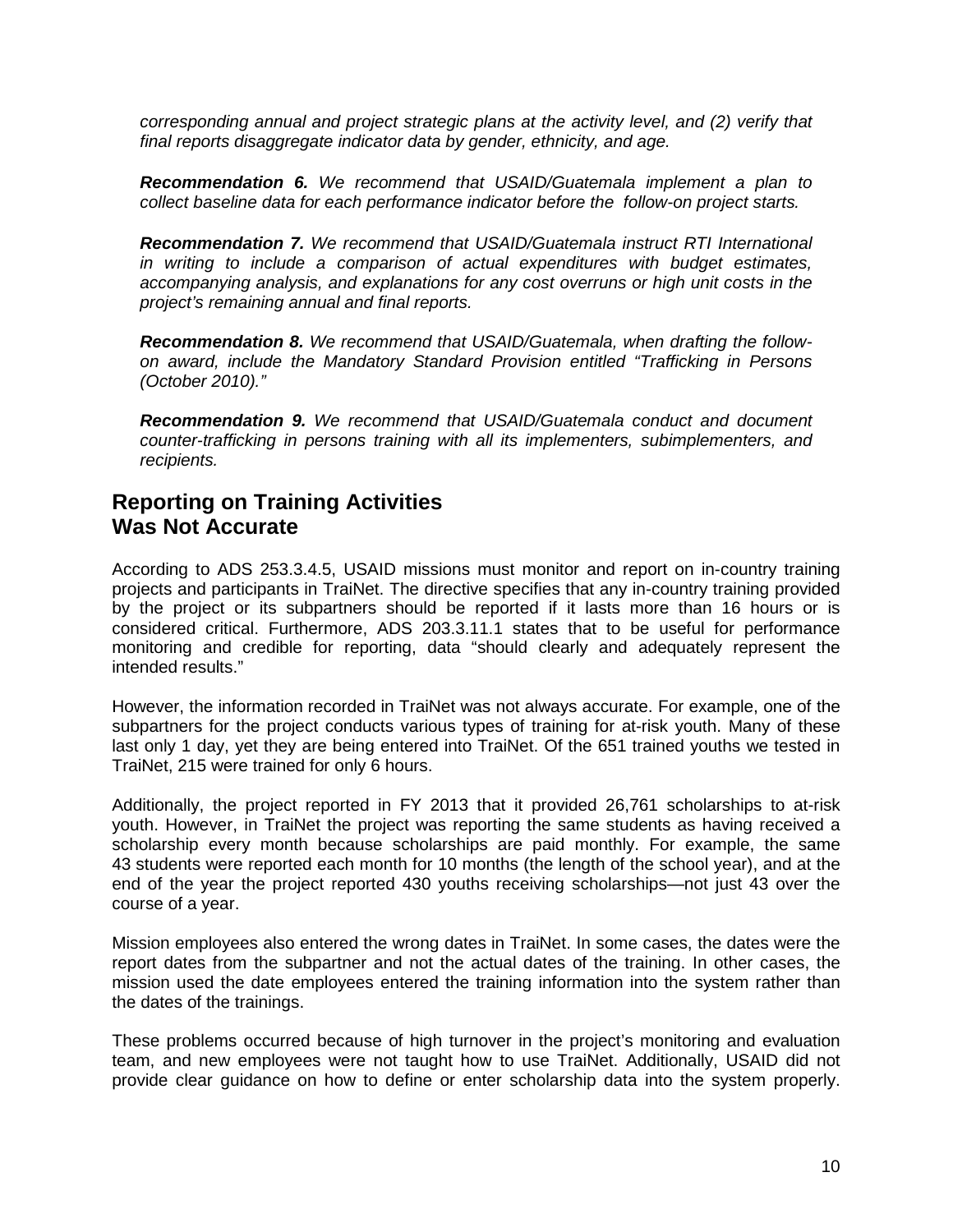Without good guidance or training in TraiNet, the project risks reporting training data inaccurately. Therefore, we make the following recommendation.

*Recommendation 10. We recommend that USAID/Guatemala (1) implement uniform guidance on how to calculate and report scholarship data in the Training Results and Information Network, and (2) verify and document that all data entered into the system by the project is accurate per the Automated Directive System specifications.*

## **Project Lacked Security Plan**

According to the operational security supplement to ADS 303, "When implementing any USAID award, the implementing partner bears the ultimate responsibility for ensuring adequate steps are taken to safeguard the security and safety of its personnel and any USAID funded equipment/property/vehicles." Furthermore, the supplement states that to achieve an adequate level of security, USAID implementing partners must see security as a top priority. It must be an integral component of project design and management.

Although the project's staff worked in areas with the highest violent crime rates in Guatemala (the country averages 99.5 murders a week), the project did not have a security plan in place. Various RTI employees have been threatened and robbed, and so have at-risk youth involved in the project.

This occurred because the mission did not include this requirement in the award. Given the type and locations of work, both the mission and RTI agree that a security plan should be put in place. According to *Saving Lives Together*, a security plan should include a security analysis of the areas where contractors work, an outline of the security management responsibilities and strategies, and procedures for incident reporting and response analysis.<sup>[6](#page-13-0)</sup>

Since future projects are expected to be implemented in high-risk regions, USAID/Guatemala should plan for similar security-related problems. All future activities should have a security plan and budget that consider the volatile environments in which contractors work and that are customized to minimize risks to contractors and participants. Therefore, we make the following recommendation.

*Recommendation 11. We recommend that USAID/Guatemala incorporate into its follow-on activities the requirement that the implementing partner submit a security plan and budget for security-related personnel and equipment to USAID for review.*

<span id="page-13-0"></span><sup>6</sup> *Saving Lives Together*, published by the Inter-Agency Task Force originally in 2006, is a guide on improving security arrangements among nongovernmental organizations.  $\overline{\phantom{a}}$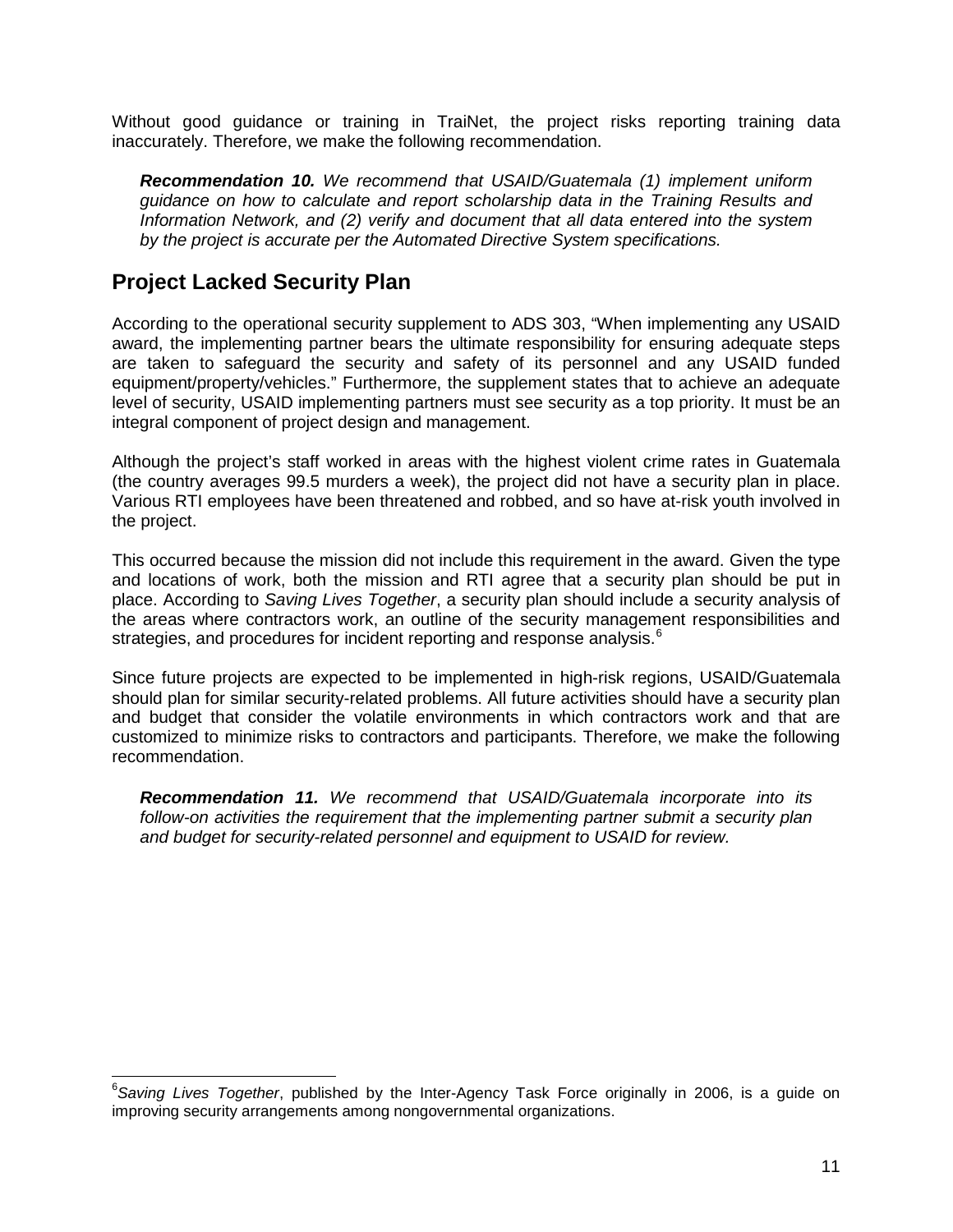## EVALUATION OF MANAGEMENT **COMMENTS**

In its comments on the draft report, the mission agreed to take action on 9 of the 11 recommendations and disagreed with Recommendations 2 and 3. Having reviewed management comments, we acknowledge the mission's management decisions on all the recommendations. However, we disagree with the decisions on Recommendations 2 and 3 because the project's reporting of indicators and leverage is still inaccurate. Our evaluation of management comments follows.

**Recommendation 1**. The mission agreed to implement a comprehensive monitoring and evaluation plan for the follow-on award with impact indicators designed to measure the project's expected results. The mission plans to add two new impact indicators—*Citizen Security Index* and *Community Resilience Index—*that should help determine the follow-on project's actual impact on citizen and community security. The mission estimates it will implement the plan by December 31, 2014. Based on the mission's planned actions, we acknowledge its management decision on this recommendation.

**Recommendation 2**. The mission disagreed with the recommendation to revise and recalculate the indicators identified in the audit as poorly defined. Mission officials said they do not want to do this because the project is in its last stages. They also said an outside evaluation that Vanderbilt University did of the project's impact gave them significant comprehensive data.

While we acknowledge that the mission made a management decision, we disagree with it. Vanderbilt University's evaluation did not review RTI's indicator data that the audit team reviewed and found to be inaccurate. If the performance indicators identified in the audit are not revised and recalculated, the project will be reporting inaccurate data in its final report.

**Recommendation 3**. The mission disagreed with the recommendation. Mission officials said they reviewed the supporting documentation that RTI submitted for leveraged funds, and they determined that all of the activities cited in the report, like reducing poverty and strengthening the business sector in Guatemala, could eventually lead to a decrease in violence. Thus, the mission will not require RTI to reduce its reported leveraged resources by \$3.4 million.

We acknowledge that the mission has made a management decision, but we do not agree with it. The cooperative agreement requires the leveraged funds to meet the goals and objectives of the project: to reduce vulnerability of at-risk youth to gangs and criminal organizations, improve trust between police and communities in target areas, and institutionalize crime prevention policies at the national level. General efforts to encourage economic development and reduce poverty do not support these specific goals.

**Recommendation 4**. The mission agreed with the recommendation, but has decided not to include leverage as part of the follow-on award. The mission estimates that the follow-on award will be issued by December 31, 2014. Based on the mission's planned actions, we acknowledge its management decision on this recommendation.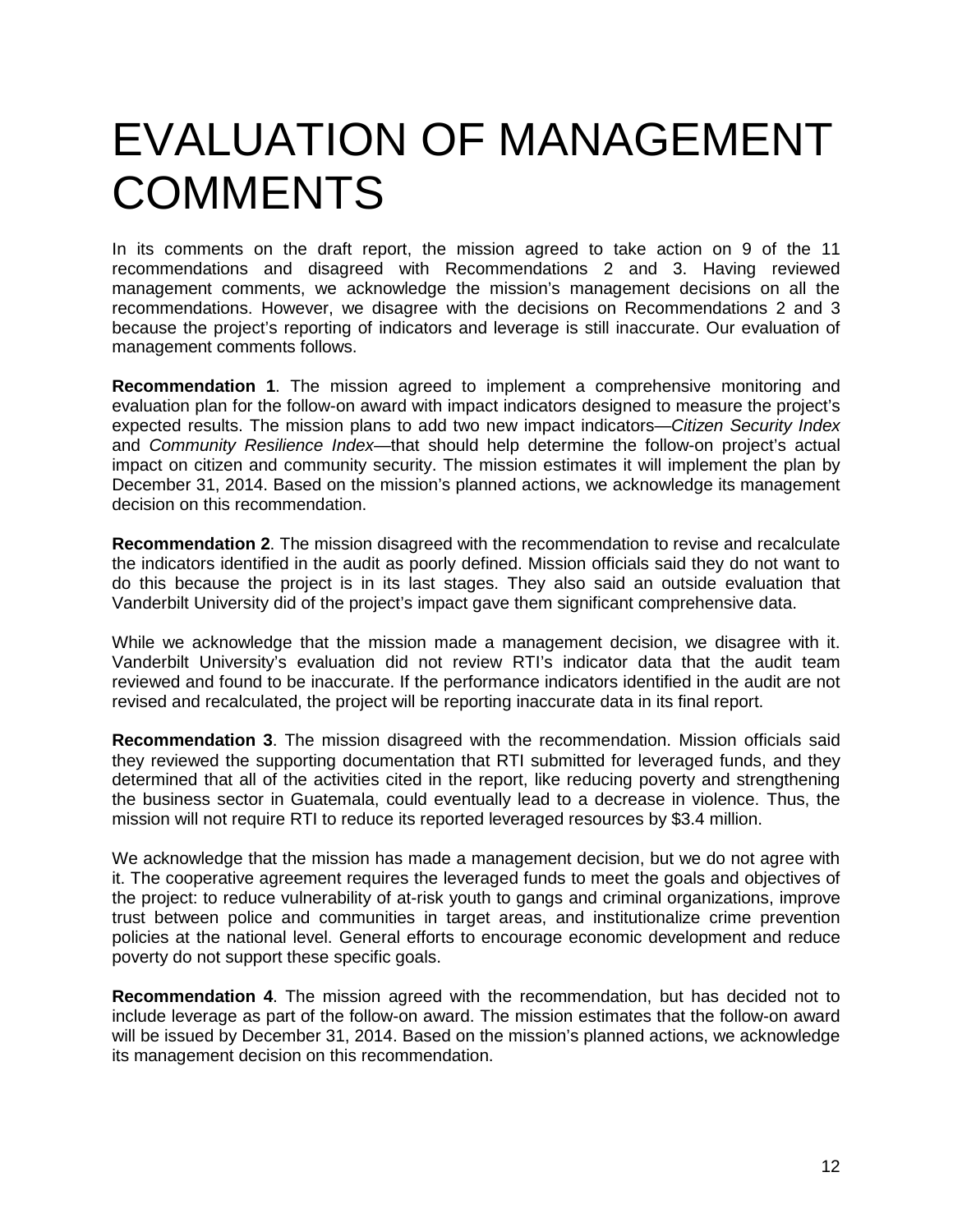**Recommendation 5**. The mission agreed and provided documentation showing that RTI was instructed to align the remaining annual and final reports with the annual and strategic plans at the activity level. RTI has agreed to this realignment. Accordingly, we acknowledge the mission's final action on this recommendation.

**Recommendation 6**. The mission agreed to implement a plan to collect baseline data for each performance indicator in the follow-on project before it starts instead of during the third year, which was the case for two of the indicators in the current program. The mission estimates collecting baseline data by December 31, 2014. Based on the mission's planned actions, we acknowledge its management decision on this recommendation.

**Recommendation 7**. The mission agreed and provided a copy of instructions to RTI to include in the remaining annual and final reports a comparison of actual expenditures to budget estimates and accompanying analysis. RTI agreed to comply with the recommendation. Accordingly, we acknowledge the mission's final action on this recommendation.

**Recommendation 8**. The mission agreed with the recommendation and plans to include the Mandatory Standard Provision, "Trafficking in Persons," in the follow-on award to be issued by December 31, 2014. Based on the mission's planned actions, we acknowledge its management decision on this recommendation.

**Recommendation 9**. The mission agreed to the recommendation and plans to provide the relevant counter-trafficking in persons training to all implementers once the Agency has developed appropriate training modules. Mission officials told the audit team that they expect completion of all training by December 31, 2014. Based on the mission's planned actions, we acknowledge its management decision on this recommendation.

**Recommendation 10**. The mission agreed to provide guidance to its implementing partners on how to report scholarship data in TraiNet and verify that the data are being entered accurately. The mission estimates completion of these corrective actions by December 31, 2014. Based on the mission's planned actions, we acknowledge its management decision on this recommendation.

**Recommendation 11**. The mission agreed to incorporate in the follow-on project's award the requirement to submit a security plan and budget for security-related personnel and equipment for review. The mission estimates completion of these corrective actions by December 31, 2014. Based on the mission's planned actions, we acknowledge its management decision on this recommendation.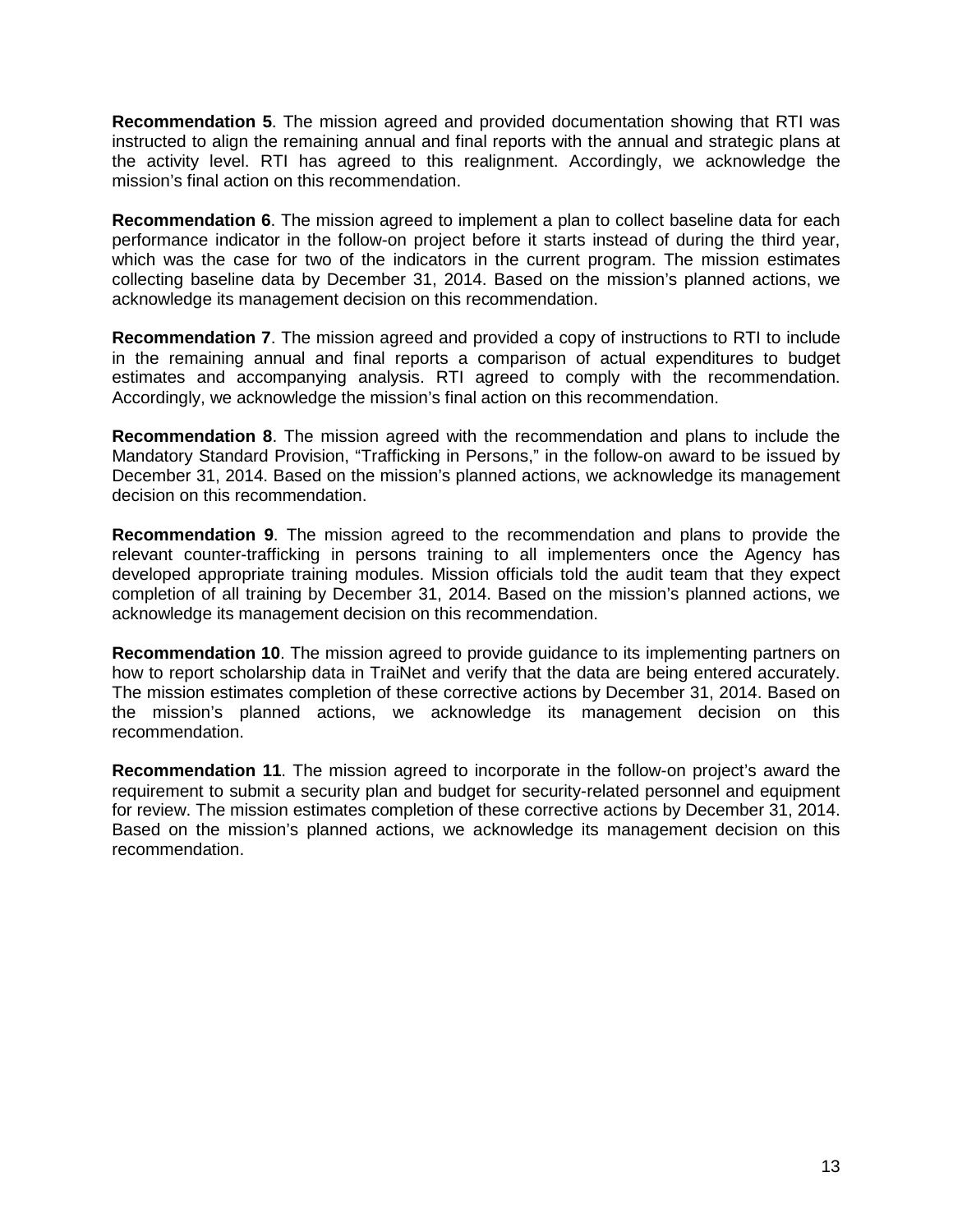# SCOPE AND METHODOLOGY

## **Scope**

We conducted this audit in accordance with generally accepted government auditing standards. Those standards require that we plan and perform the audit to obtain sufficient, appropriate evidence to provide a reasonable basis for our findings and conclusions in accordance with our audit objective. We believe that the evidence obtained provides that reasonable basis.

The purpose of this audit was to determine whether USAID/Guatemala's Violence Prevention Project is achieving its main goal of reducing the levels of violence in targeted communities at risk.

In planning and performing the audit, the audit team assessed significant management controls the mission used to manage the project and make sure it provided adequate oversight. The team reviewed USAID/Guatemala's operational plan report; FY 2013 annual self-assessment of management controls (which the mission is required to perform to comply with the Federal Managers' Financial Integrity Act); environmental compliance, award and modification requirements; midterm performance evaluation, monitoring and evaluation plan; and other reports.

On March 30, 2010, USAID/Guatemala signed a \$26 million cooperative agreement with RTI that is set to end on September 30, 2014, to implement the Violence Prevention Project. As of September 30, 2013, cumulative obligations and expenditures totaled \$21 million and \$15.1 million, respectively.

The audit covered the first 3.5 years of the project. We reviewed applicable laws and regulations as well as USAID policies and procedures pertaining to the project, including ADS 200, 201, 202, 203, 204, 253, 302, 320, and 540, and supplemental guidance. The audit relied on the following sources of evidence: the award; interviews with USAID/Guatemala, RTI and its subpartners, various local government officials, and beneficiaries; and review of documentation maintained at the mission and at RTI's main office in Guatemala City. The audit team conducted fieldwork from October 28 through November 1, 2013, and conducted site visits to two of the four regions where activities were being implemented under the project from November 12 through 22, 2013.

## **Methodology**

To answer the audit objective, we conducted interviews and site visits. We evaluated the mission's management and oversight of the project, the performance of RTI, and the effectiveness of activities. We met with officials from USAID/Guatemala and the project's prime and subpartners. We also interviewed beneficiaries and officials from the Guatemalan Government.

Through these interviews and the review of project documentation, the audit team obtained an understanding of (1) the project's goals, (2) how performance indicators, targets, and baseline data were established to measure progress, (3) how the mission verifies the quality of the data that RTI reported, (4) how the mission monitors project activities, and (5) whether the mission is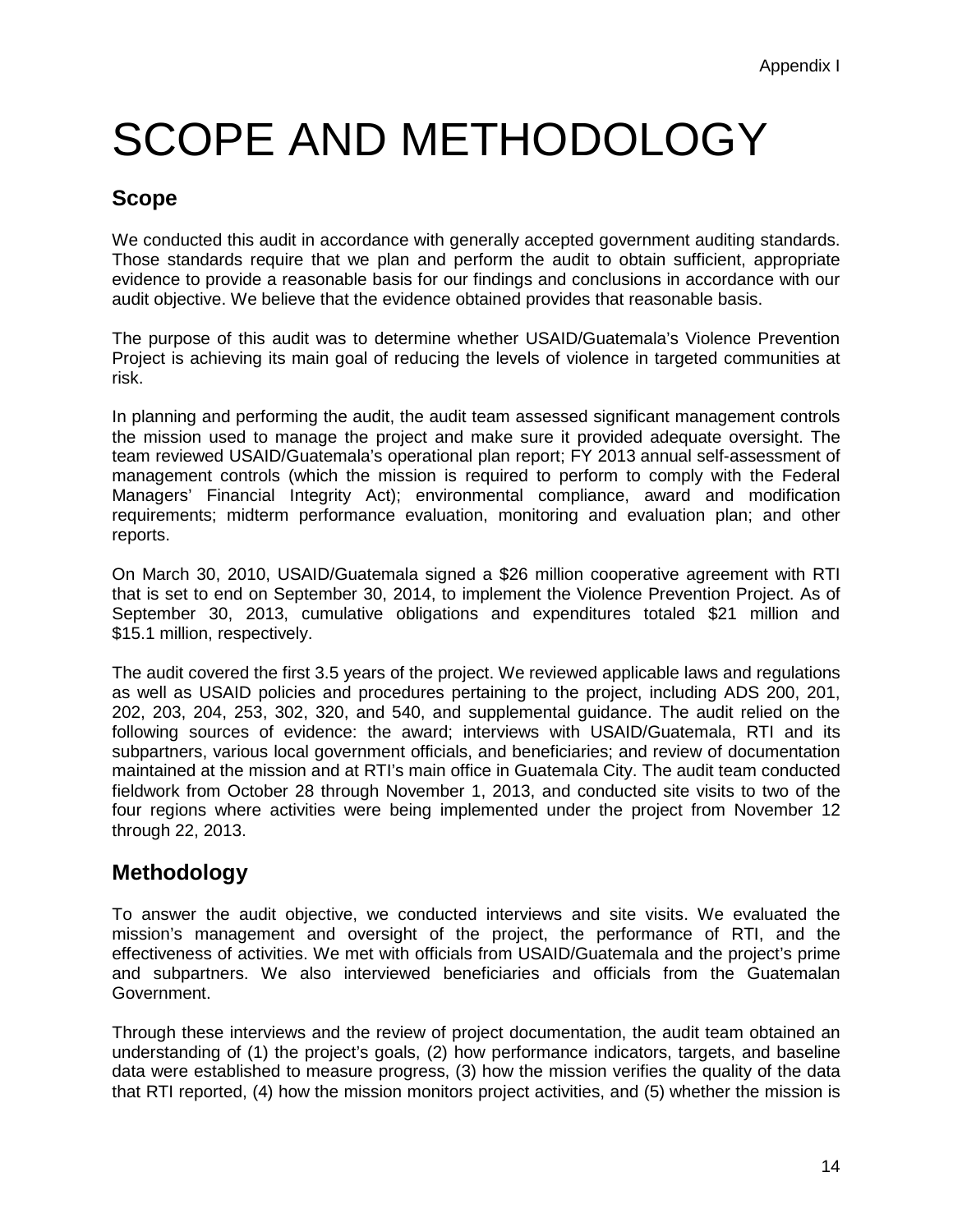aware of any allegations of fraud or other potential illegal acts or noncompliance with laws, regulations, and agreement terms.

In addition, we performed the following audit tests:

- Reviewed and tested the performance indicators, targets, and baselines to determine their appropriateness.
- Reviewed and tested the procedures the mission established to monitor and confirm the accuracy of the project's reported results.
- Documented and tested compliance with award requirements for leveraging funds, gender analysis, human trafficking, branding and marking, and environmental compliance.

To verify the status of activities completed, we examined documentation maintained at RTI's office in Guatemala City that supported the reported results. In addition, we judgmentally selected five partners that represented more than 50 percent of reported results to perform site visits. Sample selection was based on an analysis of factors including the number of objectives relevant to the site and its diversity of activities. We conducted field visits to validate reported results to the extent possible. Since the testing and site selections were based on judgmental samples, the results and conclusions related to the analysis were limited to the items and areas tested, and cannot be projected to the entire population. We believe our substantive testing was sufficient to support the audit's findings.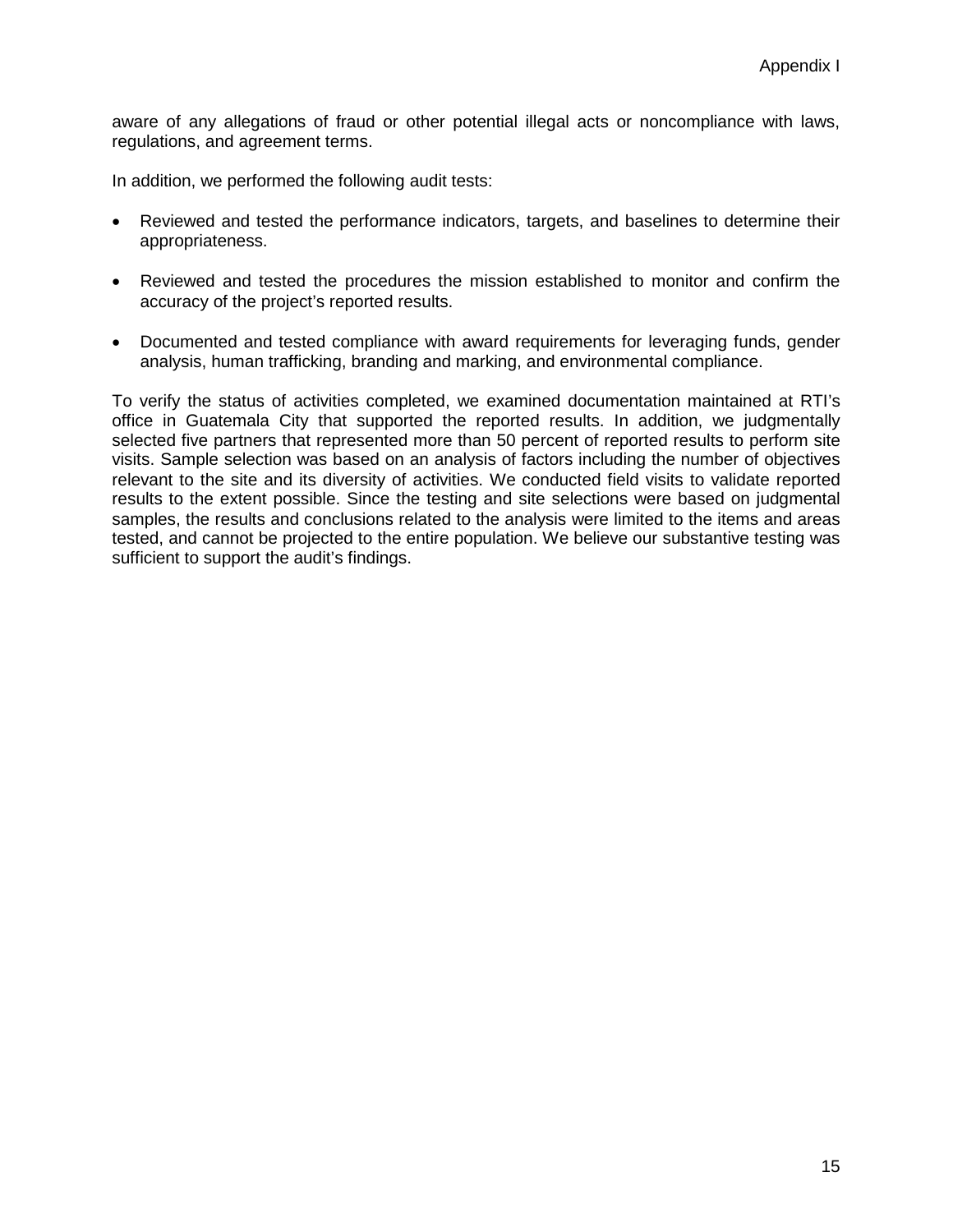# MANAGEMENT COMMENTS



### **MEMORANDUM**

| TO:             | Jon Chasson, Regional Inspector General/San Salvador                                                    |
|-----------------|---------------------------------------------------------------------------------------------------------|
| <b>FROM:</b>    | William Brands, Mission Director /s/                                                                    |
| <b>SUBJECT:</b> | Response to Audit of USAID/Guatemala's Violence Prevention Project (VPP)<br>(Report No. 1-520-14-00X-P) |
| DATE:           | April 28, 2014                                                                                          |

On August 28, 2013, USAID/Guatemala received an audit notification from the Regional Inspector General (RIG) in San Salvador to conduct a performance evaluation of USAID/Guatemala's Violence Prevention Project (VPP), implemented by Research Triangle Institute International (RTI).

The audit notification mentioned that the objective of the audit was to determine if the project is "achieving its main goals of contributing directly to build a national and local awareness of the causes of crime, and promoting crime-prevention activities as a solution, utilizing a communityled approach and sustainable alliances to support crime prevention."

This memorandum transmits our response to all the recommendations included in the draft audit report for your review and comments.

**Recommendation 1.** *We recommend that USAID/Guatemala implement a monitoring and evaluation plan for the follow-on award that includes clearly defined performance indicators designed to measure the project's expected results.*

The Mission agrees with this recommendation for the follow-on award, entitled Community Strengthening Project (CSP), which includes a comprehensive Monitoring and Evaluation Plan that features two new impact indicators: the Citizen Security Index and the Community Resilience Index.

These indexes will provide USAID with a clear view as to the impact of the CSP on various aspects of citizen security, i.e., perception, victimization and behavioral changes. USAID expects to conduct a baseline data collection effort before implementation, as well as annual data collection for these indexes.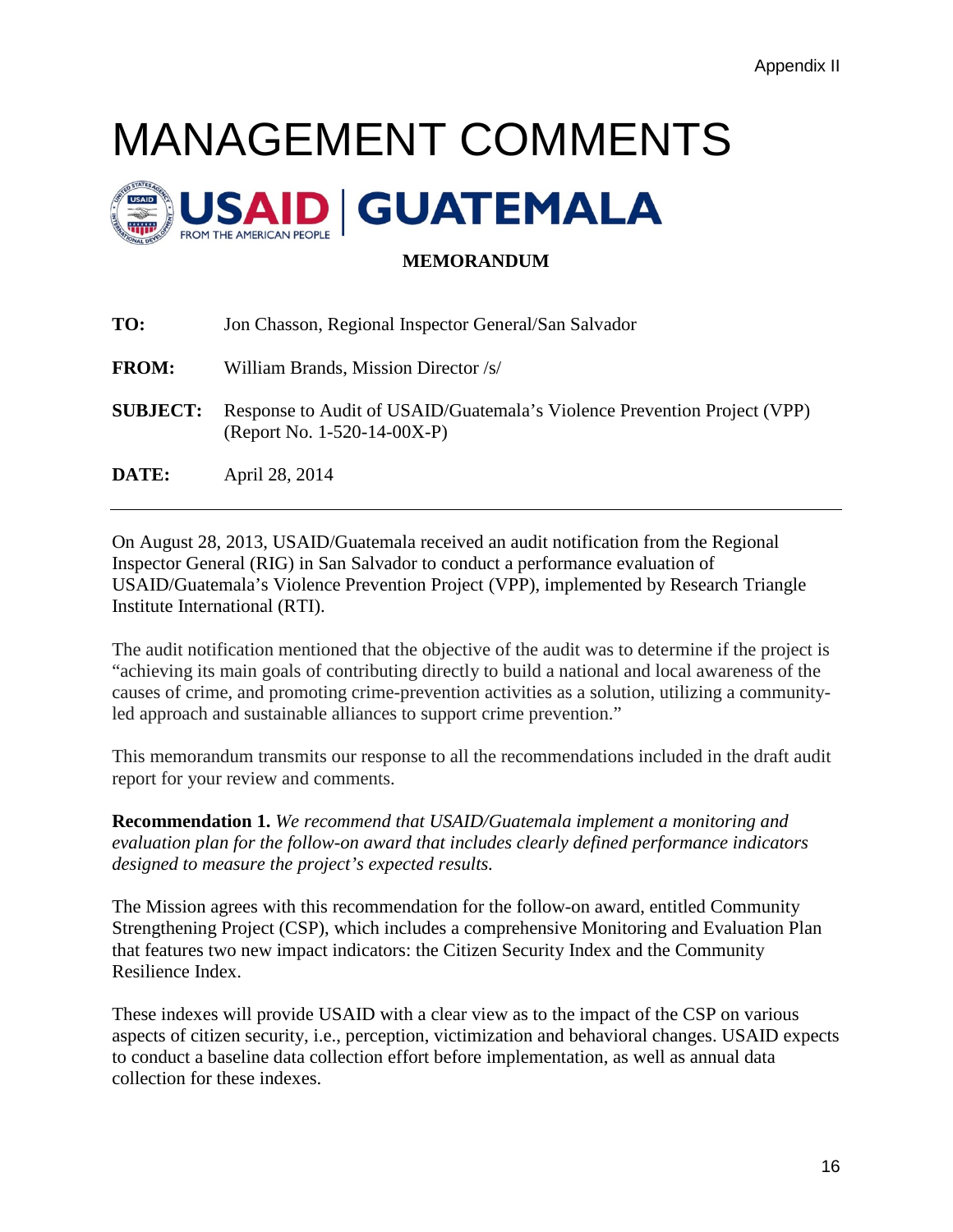However, the Mission disagrees with the implication of the finding that USAID/Guatemala did not have an adequate monitoring and evaluation plan for the Violence Prevention Project. The Mission respectfully submits that comprehensive baseline data was collected for the Violence Prevention Project as well, through an outside impact evaluation implemented by Vanderbilt University (see Attachment Recommendation 1).

The CARSI Impact Evaluation for Guatemala was a comprehensive quantitative and qualitative study of the impact of the Violence Prevention Project through which VPP's communities were assigned randomly from among a pool of pre-selected communities which were divided into control and treatment groups by Vanderbilt. The study measured the project's impact on perception of crime victimization, perceptions of insecurity, youth vulnerability to crime and gang activity, gang fights, crime prevention measures, trust in the police, democratic values, interpersonal trust and satisfaction with democracy.

At the mid-term, the VPP intervention was determined to have resulted in:

- 18% fewer reported occurrences of robberies than would be expected without treatment
- 50% fewer reported occurrences of illegal drug sales than would be expected without treatment
- 50% fewer reported cases of extortion and blackmail than would be expected without treatment

In addition, the study concluded that in VPP treatment communities:

- Residents feel their communities are safer and feel secure walking alone at night
- Residents are less likely to avoid areas of the neighborhood because of fear of crime
- Youth gang involvement is perceived as less problematic
- Gang fights are perceived as less of a problem in the neighborhoods

Further, the study showed positive indirect effects related to good governance, including:

- More satisfaction with the functioning of democracy
- Improved perceptions of government security efforts and police performance

**Recommendation 2.** *We recommend that USAID/Guatemala revise the performance indicators identified in the audit as poorly defined and recalculate the project's results for these indicators so they are reported accurately and document the results.*

The Mission disagrees with this recommendation. USAID/Guatemala has developed a series of outcome and impact indicators that will allow the Mission to measure the effectiveness of the follow-on project (CSP). These indicators will focus on measuring Community Resiliency, Crime Victimization, Perceptions of Insecurity, and Citizen's behavioral responses to insecurity.

The Mission will focus the CSP on measuring these outcome/impact indicators. The Mission will also work with the future implementing partner to improve the process indicators identified in the Draft Audit Report in order to address the issues identified by the auditors. The Mission recommends that given the current late stages of the RTI-implemented Violence Prevention Project (VPP), the recommendation to revise the performance indicators for the VPP project,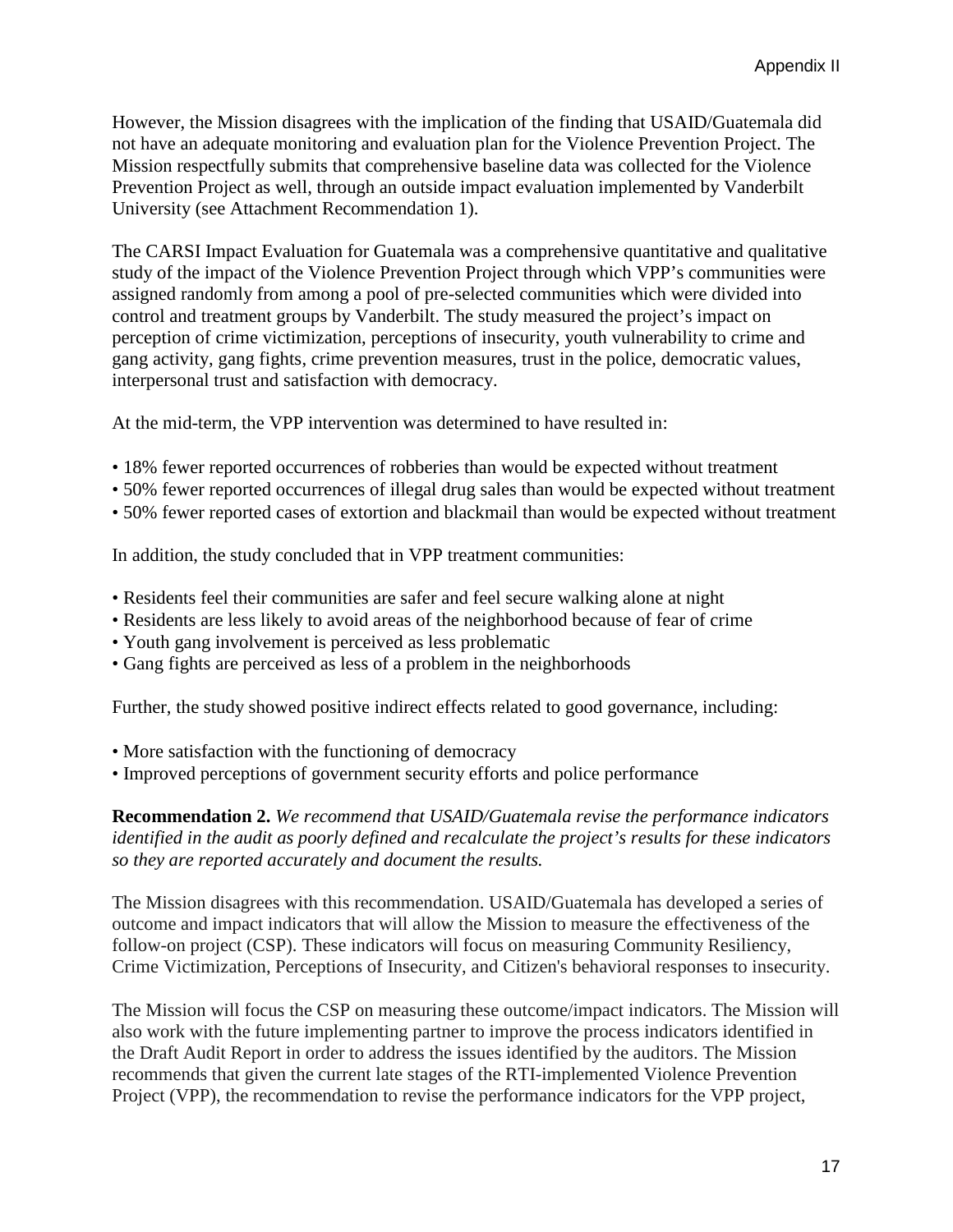which is in its final stages, be deleted.

In addition, given the extent of the Mission's outside evaluation of the RTI-implemented program, the Mission believes it has significant, comprehensive data on the performance of the RTI-implemented project.

The Mission requests closure of this recommendation.

**Recommendation 3.** *We recommend that USAID/Guatemala implement a plan to (1)review the supporting documentation for leveraged funds submitted by RTI and confirm in writing that reporting on leverage is accurate and meets USAID standards, (2) require RTI to reduce the leveraged resources reported by \$3.4 million, and (3) require RTI to follow the agreement rules regarding leverage.*

The Mission disagrees with the recommendation.

The Draft Audit Report identifies four issues on which this recommendation is based relating to leveraged funds:

#### **Issue Number 1: "Programs Not Related to Crime or Violence."**

According to the Draft Audit Report,

"RTI reported \$2.5 million in leveraged funds and resources reported by two organizations, Asociación Propuesta Urbana and Fundación para el Desarrollo de Guatemala (FUNDESA). However, these two organizations focused on activities that were not related to crime and violence. Asociación Propuesta Urbana focused on five values: punctuality, cleanliness, order, respect/harmony and work excellence; and FUNDESA focused on reducing poverty and strengthening the business sector in Guatemala. Because the projects were not related to violence, the amount of \$2.5 million RTI claimed is not valid.

In another instance, RTI reported \$361,485 in leveraged funds reported by Centre for International Studies and Cooperation for emergency aid for victims of the tropical storm Twelve E5in the department of Chiquimula. These were disaster relief funds, rather than funds used to help build national and local awareness of the causes of crime and promote crime prevention activities as a solution." (Page 6 and7)

USAID/Guatemala does not share the auditors' views on what constitutes activities related to violence prevention. There is plenty of empirical data and technical studies that contradict the report's assertions in this regard.

Violence is a multifaceted and multi-causal phenomenon. It entails, *inter alia,* physical and psychological aggression, discrimination and racism, sexual harassment and abuse, sexual violence, and bullying. USAID/Guatemala is providing herewith references on scientific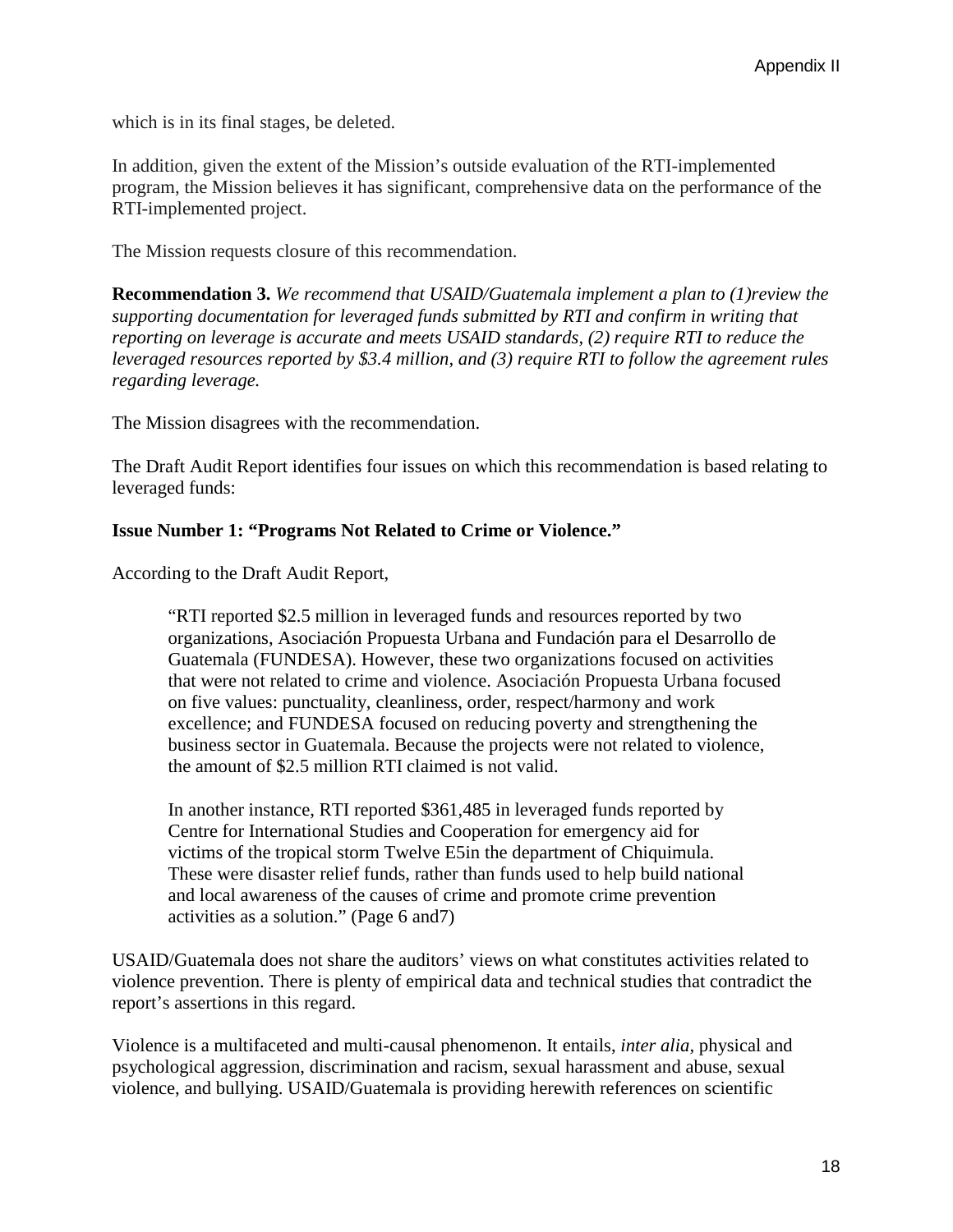literature supporting the activities conducted by RTI sub-grantees, such as promoting civic education and citizen participation among youth, as well as providing assistance and emergency aid for victims during natural disasters, and how these actions contribute to the prevention of violence. This Memorandum provides supporting technical information for all items included in the audit report for this recommendation.

#### *Promoting values and civic education.*

Teaching values and promoting civic education targeting at-risk youth in high violence and crime neighborhoods has long been considered a viable prevention violence tool. The research literature on what works to keep kids out of trouble is ample and robust.<sup>[7](#page-21-0)</sup> Several studies show conclusively that educating children and youth on democratic and civic values and how to become an active, positive participant in community activities is a viable prevention tool. Ball-Rokeach (1973) conducted extensive research on the relationship between values and attitudes and interpersonal violence, contrasting amorality as a contributing factor to adolescent violence.

Some of the activities supported financially by USAID/Guatemala's Violence Prevention Project (VPP) through its Rapid Response Fund (RRF), including the YO A+ campaign which was implemented in El Mezquital, a gang-ridden and violent neighborhood in the Villanueva municipality, as well as in the rough neighborhoods of Ciudad Peronia and El Amparo (also in Villanueva), provided opportunities for youth in those communities to come together in a neutral space and to participate in games as vehicles for teaching positive civic values. These activities effectively taught participating youth the virtues of becoming an active and positive member of their communities.

Similarly, studies show that anti-social and violent behavior reflects subcultural values that put a premium on destruction, fear, disorder and discord (Austin, 1980). The essence of the aforementioned activities was to develop positive values in at-risk youth, widely recognized by prevention experts and practitioners to be essential to constructive youth development.

#### *The Private Sector as a strategic partner in violence prevention.*

The Guatemalan Development Foundation (FUNDESA) is a private, non-profit organization, made up by the country's main private sector leaders. It works as a think-tank to promote to the integral, sustainable and democratic development of Guatemala within a market economy and the rule of law. It organizes an annual forum called ENADE—*Encuentro Nacional de Empresarios*—that brings together the country's key business leaders to discuss, debate, and propose solutions to the country's most pressing problems.

The event gathers around three thousand social, political, economic and civil society actors to raise awareness on issues of enormous relevance to the country's development, including the

<span id="page-21-0"></span><sup>&</sup>lt;sup>7</sup> See, for example, Sandra Ball-Rokeach, "Values and Violence: A Test of the Subculture of Violence Thesis," American Sociological Review, Vol. 38, No. 6(Dec., 1973), pp.736-749,  $\overline{a}$ 

[http://www.jstor.org/discover/10.2307/2094135?uid=2129&uid=2&uid=70&uid=4&sid=21103928888623;](http://www.jstor.org/discover/10.2307/2094135?uid=2129&uid=2&uid=70&uid=4&sid=21103928888623) Roy L. Austin, "Adolescent Subcultures of Violence," The Sociologist Quarterly, 21 (Autum, 1980): pp. 545-561, [http://www.jstor.org/stable/4106138.](http://www.jstor.org/stable/4106138) See additional references in Attachment Rec 3(2).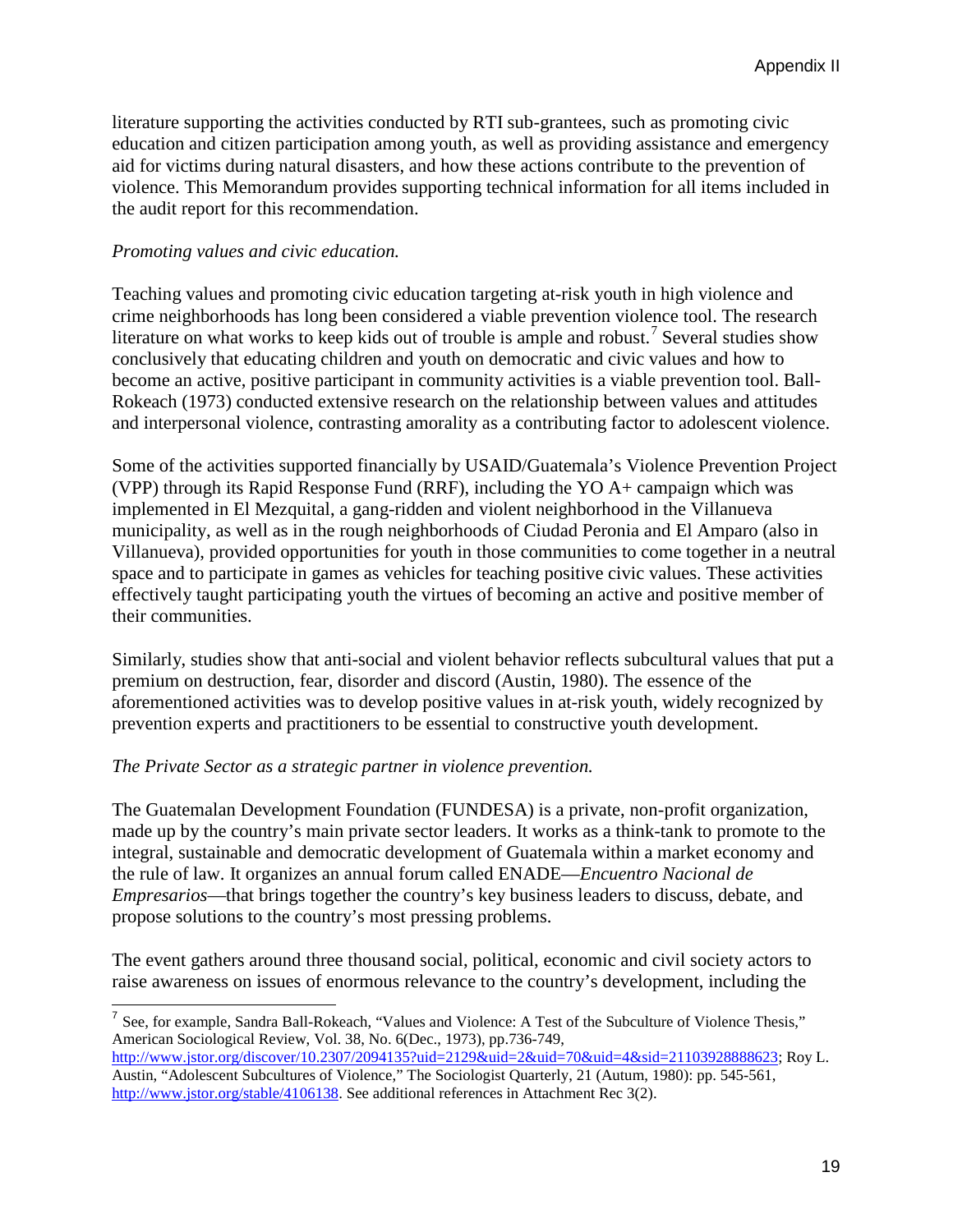fight against poverty, the challenges on education and health, and the citizen security crisis currently affecting the nation.

In Guatemala, all of the aforementioned issues are intimately interrelated. Strategies seeking to resolve poverty, underdevelopment, illiteracy, disease, and insecurity are all intertwined. For national actors to effectively address violence and insecurity, important strides need to be taken on other fronts, including employment generation, greater investments in education and health, and implementing public policies to ensure a path toward human development. FUNDESA provides the country's premier platform for Guatemalans to come together to work towards achieving positive results on these various fronts.

USAID/Guatemala has funded ENADE for the last three years because it is important to have a place at the table when discussing these challenges. The Mission takes pride in the fact that many of its recommendations and suggestions are taken into account in the planning stages of this fora.

As a result of successful private sector engagement, USAID/Guatemala has successfully worked with private business in forging public-private partnerships to work jointly on many areas.<sup>[8](#page-22-0)</sup>

## *The links between violence and natural disasters.[9](#page-22-1)*

 $\overline{a}$ 

According to the World Health Organization (WHO, 2005), "violence is an important issue facing communities affected by natural disasters." The U.S. Center for Disease Control also indicates that the "increased stress associated with disruptions in families; challenges in meeting daily needs such as food, water, and shelter; as well as disruptions in health and law enforcement services [during natural disasters] can increase the possibility of violence. Strategies for preventing violence after disasters should focus on providing assistance to individuals in need and developing supportive networks for managing daily tasks" (CDC, 2013).

During the chaos that ensues natural disasters, some individuals see an opportunity to prey on those who are affected and vulnerable, perpetrating violent crime. This phenomenon has been extensively studied and well documented. A recent case took place in the United States in the aftermath of Hurricane Katrina, where survivors suffered muggings, identity theft, aggravated assault, sexual violence, and gang rape.

<span id="page-22-0"></span><sup>8</sup> A good example of this is the public-private partnership forged with the private *Banco de los Trabajadores*—or BANTRAB—which has contributed funds in order to refurbish five police substations in Mixco and Villanueva municipalities. For more information on this, see, Carlos A. Rosales (2013), "Refurbished Police Stations Mean Happy Cops, Better Cops in Guatemala," USAID's Impact Blog, August 21, [http://blog.usaid.gov/2013/08/refurbished-police-stations-mean-happy-cops-better-cops-in-guatemala/.](http://blog.usaid.gov/2013/08/refurbished-police-stations-mean-happy-cops-better-cops-in-guatemala/)

<span id="page-22-1"></span><sup>9</sup> For this section, please see, World Health Organization (2005), "Violence and Disasters," [http://www.who.int/violence\\_injury\\_prevention/publications/violence/violence\\_disasters.pdf;](http://www.who.int/violence_injury_prevention/publications/violence/violence_disasters.pdf) Centers for Disease Control and Prevention (2013), "Preventing Violence after a Natural Disaster," [http://emergency.cdc.gov/disasters/violence.asp;](http://emergency.cdc.gov/disasters/violence.asp) United Nations Population Fund (2012), "UNFPA analyses the link between gender-based violence and natural disasters,"

[https://lac.unfpa.org/webdav/site/lac/shared/DOCUMENTS/2012/Boletines/junio%202012/ingles/4E.pdf.](https://lac.unfpa.org/webdav/site/lac/shared/DOCUMENTS/2012/Boletines/junio%202012/ingles/4E.pdf)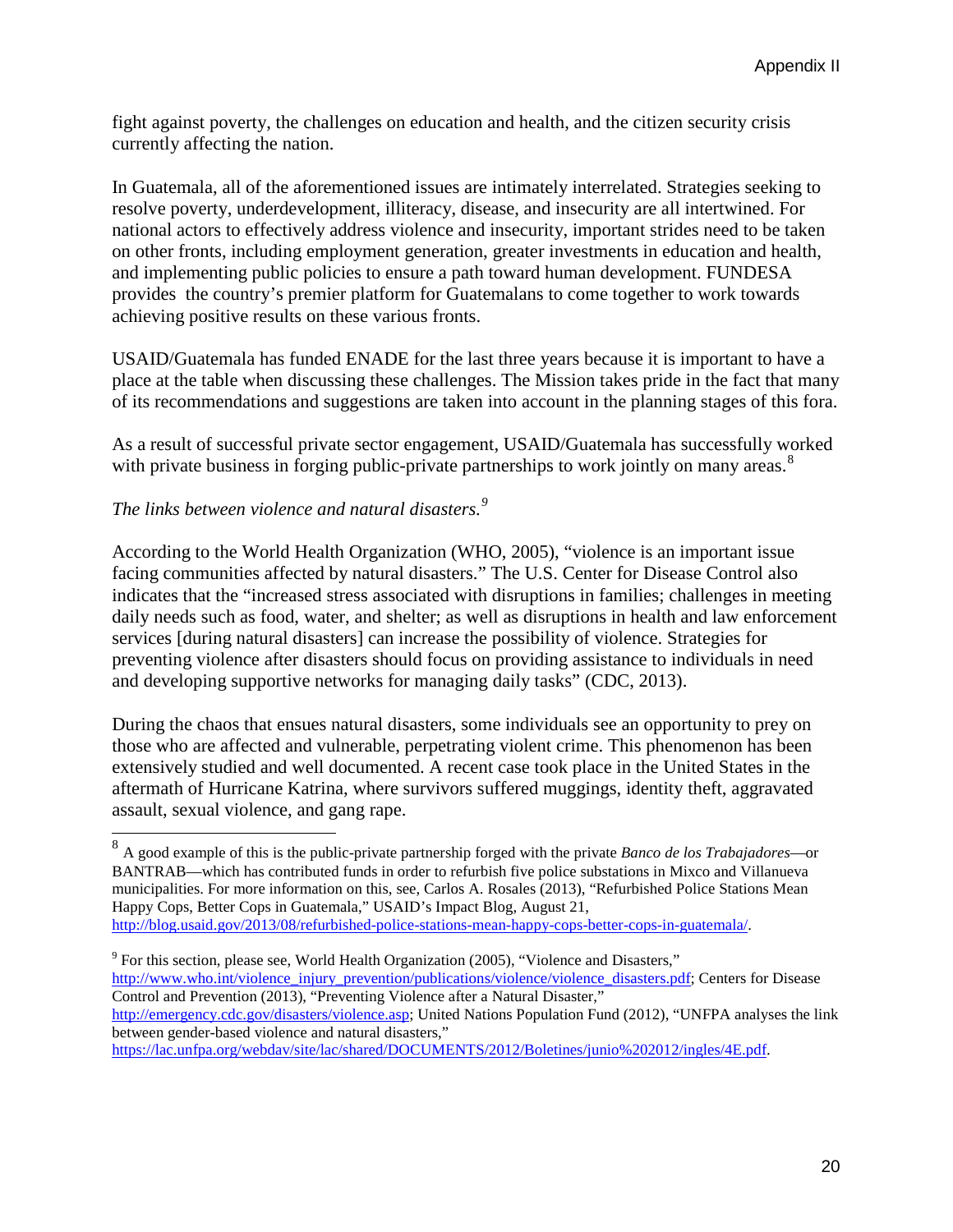Thus, the World Health Organization (2005) stresses that "those assisting a community with reconstruction should take into account that the physical and social disruption caused by a natural disaster may increase the likelihood of family, sexual and other types of violence, and that previously-existing resources for victims of violence maybe damaged or no longer functioning." The United Nations Population Fund (2012) also warns on the need to protect girls and women against gender-based violence in post disaster situations.

The department of Chiquimula, where VPP grantee the Center for International Studies and Cooperation (CECI) provided emergency aid for victims in the aftermath of Tropical Storm Twelve E5, already has one of the highest under reported levels of family violence and sexual violence in all VPP's target municipalities. This assistance provided by CECI included providing victims with decent, temporary shelters and covering their basic necessities in order to keep families together and out of over-crowded emergency shelters that had been set up in schools and churches that were not damaged.

Therefore, USAID/Guatemala believes that the CECI effort was well-focused and sorely needed. Of particular concern for the CECI-funded VPP gender specialist was inherent risks to potential victims of gender-based violence in an already difficult part of the country. Thus, the Mission accepts the leverage reported as relevant and justified, as it benefitted residents of VPP-target areas in Chiquimula.

#### **Issue Number 2: "Excessive Leverage Claimed from Multilateral Sources."**

The Draft Audit Report contends that:

 $\ddot{\phantom{a}}$ 

"In the cases of two sub-awards, the audit found that the project claimed the full amounts of funds donated by multilateral organizations as leverage. This did not comply with the agreement, which limited the amount received from multilateral organizations to that of the sub-award. Centro Para La Acción Legal en Derechos Humanos and Sistema de Orquestas de Guatemala claimed leverage of \$571,535 when they received funding from multilateral organizations and the agreement limited the amount of leverage to \$253,339. Additionally, the funds partners reported that came from multilateral organizations could be counted only as inkind contributions, not cash. The excessive amount of leverage reported for the two organizations totaled \$318,196." (Page 7)

However, the Centro Para La Acción Legal en Derechos Humanos—or CALDH—received funds from Guatemalan organizations such as Equipamientos Urbanos de Guatemala (EUGUA) (a private company), Defensoría Maya, Centro de Derechos de Mujeres (CDM), Cadena Radial FGER, as well as from Hivos and Diakonia, both of which are international organizations, but not multilateral entities. [10](#page-23-0)

<span id="page-23-0"></span> $10$  In Note 4 on page 6, the Draft Audit Report outlines that "although not defined in the [Cooperative] Agreement, in international relations 'Multilateralism' is defined as several countries working together on a given issue. Organizations like the United Nations or the World Trade Organization are considered to be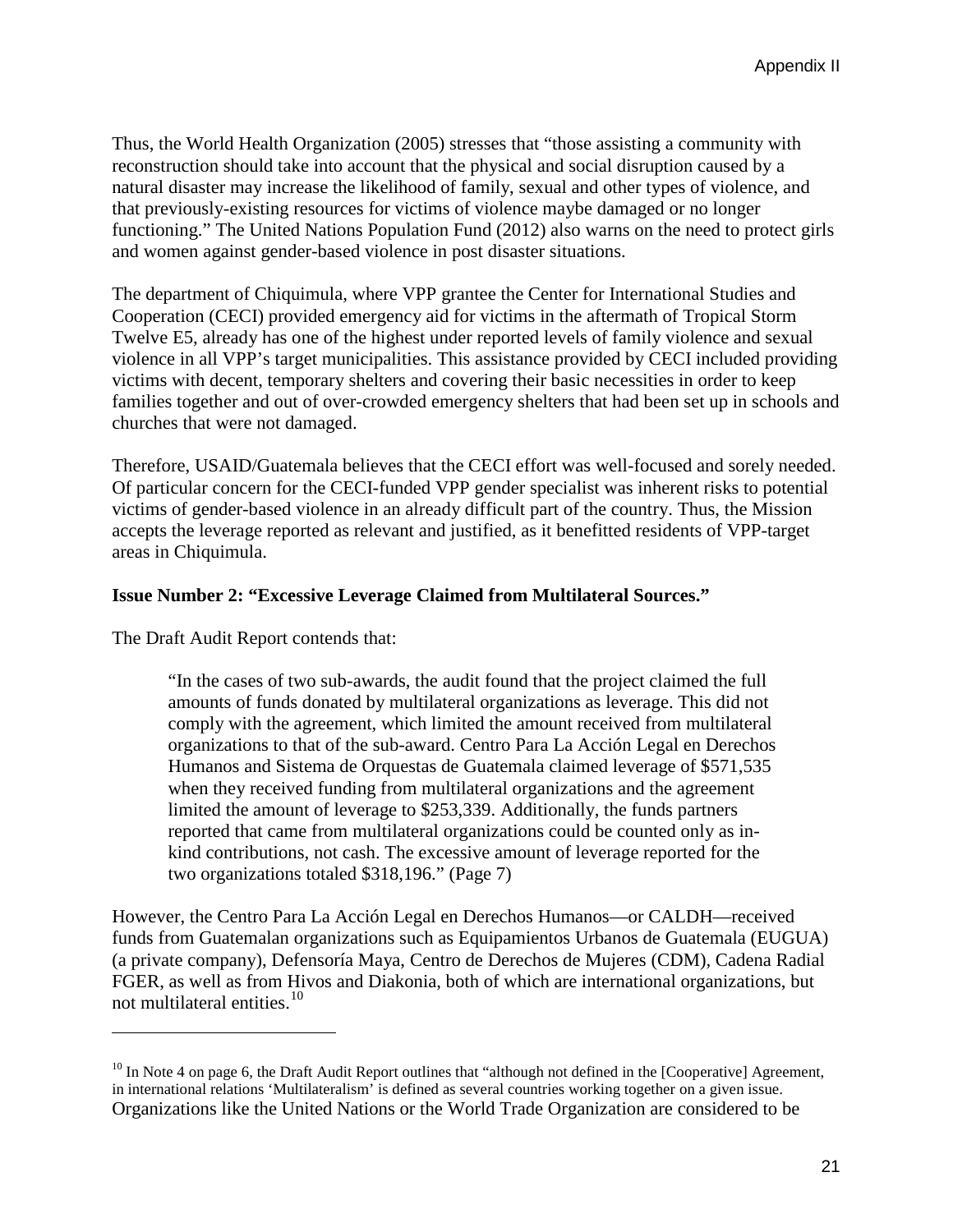Similarly, the leverage reported by VPP for the Sistema de Orquestas de Guatemala (SOG) was strictly a SOG contribution. SOG's relationship with its counterpart in Venezuela, the Sistema de Orquestas de Venezuela, is that this is model used by SOG for replication in Guatemala.<sup>[11](#page-24-0)</sup>

Therefore, the contributions made by both, CALDH and SOG, are valid and acceptable as leverage.

#### **Issue Number 3: "Old Resources."**

The Draft Audit Report claims that "RTI reported as leverage \$250,000 for the value of land of existing police stations, rather than land where new police stations would be built" (Page 7).

However, RTI-VPP has informed the Mission that the document reviewed by the RIG auditors during their visit to Guatemala was the Budget of the grant. Thus, since the leverage has not yet been reported, the leverage cannot be reduced in that amount.

#### **Issue Number 4: "Unsupported Resources."**

The Draft Audit Report states that:

 $\ddot{\phantom{a}}$ 

"RTI reported \$5,733 of leverage from *Grupo Gestores* for meeting room space, time donated by a psychologist, and participants' time spent at an event; these amounts were not appropriate and should not have been counted as leverage. All of these problems occurred because USAID did not monitor the process properly and did not have procedures for reporting and verifying leveraged funds and resources. RTI's overstatement of leverage resulted in inaccurate reporting and misleading information. Without accurate and reliable information, the mission is not able to make informed decisions." (Page 7)

However, leverage from *Grupos Gestores,* as well as from other VPP partners should be understood as it is defined in AAPD 04-16 (page 9):

multilateral institutions." However, both Hivos and Diakonia fall outside the above definition. Hivos is "an international development organization guided by humanist values," see [http://www.hivos.org/about-hivos.](http://www.hivos.org/about-hivos) Diakonia "is an international development organization with Christian values that works together with local partners for sustainable change for the most vulnerable people in the world", see, [http://www.diakonia.se/en/.](http://www.diakonia.se/en/) By definition, both are nongovernmental organizations, not multilateral institutions.

<span id="page-24-0"></span><sup>&</sup>lt;sup>11</sup>Thus, the Sistema Nacional de Orquestas y Coros Juveniles e Infantiles de Venezuela—known as *El Sistema*—is an institution established by the government of Venezuela to promote the "teaching and practice of music…as a vehicle for social organization and human development", see [http://fundamusical.org.ve/category/el-sistema/que-es](http://fundamusical.org.ve/category/el-sistema/que-es-el-sistema/)[el-sistema/.](http://fundamusical.org.ve/category/el-sistema/que-es-el-sistema/) It is not a multilateral institution.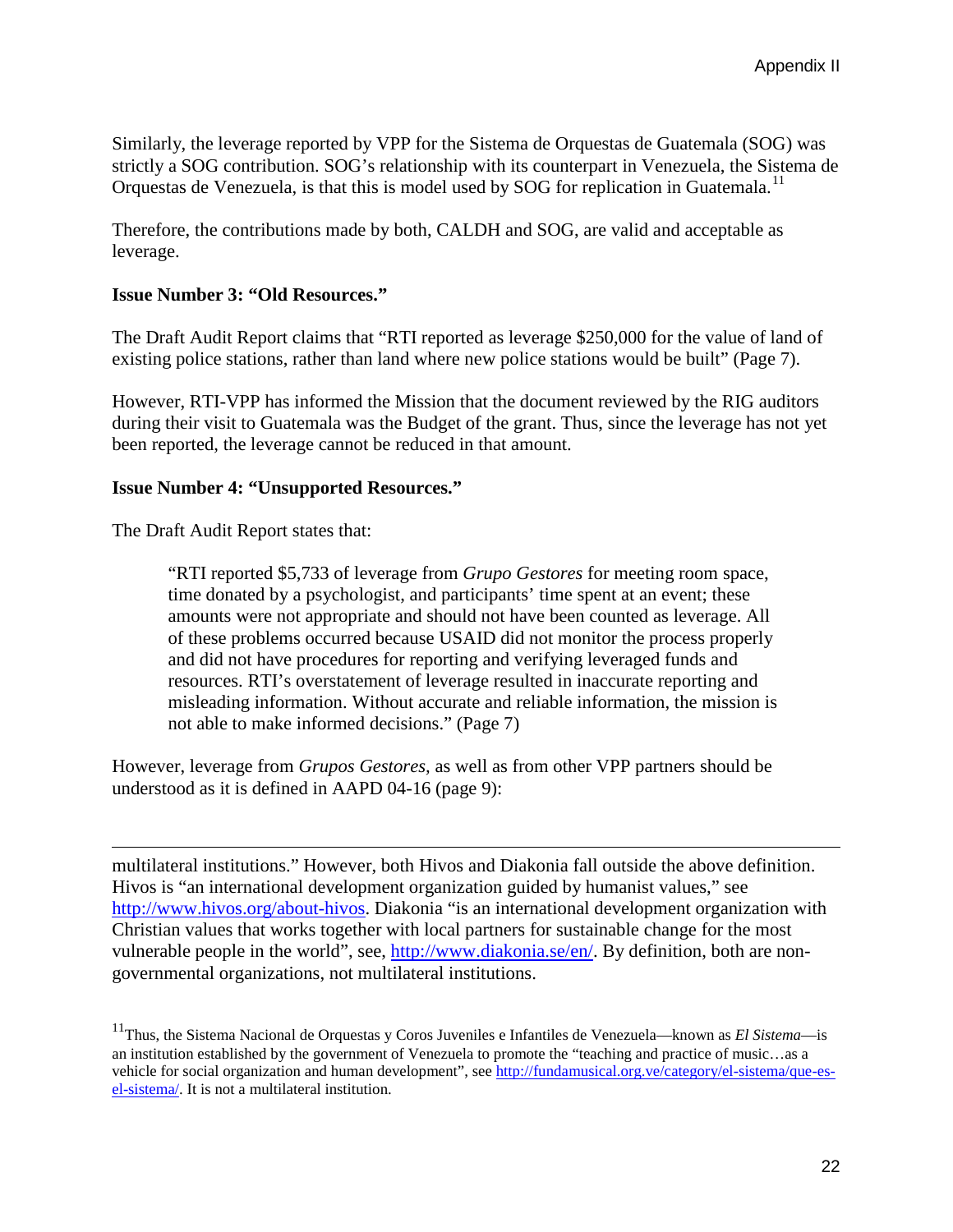"Resource leveraging may include financial contributions; third-party contributions; the value of donated services and property, including intellectual property; or may be anything of value that can be measured in some form that permits evaluations of the contributions' impact on achieving desired results."

VPP reported leverage that is related to a community providing meeting space, unpaid community volunteers who organize events, professionals that donate their time to activities approved in the project, and all other community resources that contribute to the VPP results, are counted as added value contributing to the sustainability and stakeholder investment which is essential for community organization.

These kinds of activities in the amount of \$5,733 are, therefore, eligible for leverage. Moreover, it is the concept of community organization and citizen participation against violence and crime that according to research, is essential for successful community prevention.

In addition, both, 22 CFR 226.23 Ch. II  $(4-1-10 \text{ Edition})^{12}$  $(4-1-10 \text{ Edition})^{12}$  $(4-1-10 \text{ Edition})^{12}$ , and OMB A-122<sup>[13](#page-25-1)</sup> provide sufficient argumentation for the validity of these amounts. Furthermore, RTI-VPP has thoroughly documented all of these activities with pictures, participant lists, as well as signatures and reports.

In light of the above, the Mission requests closure of Recommendation 3.

**Recommendation 4.** *We recommend that USAID/Guatemala implement a plan to monitor and verify compliance with leverage requirements in any follow-on project.*

USAID-Guatemala's follow-on project on violence prevention entitled, Community Strengthening Project (CSP), will not include leverage requirements of any sort.

Therefore, the Mission requests closure of this recommendation.

 $\overline{a}$ 

**Recommendation 5.** *We recommend that USAID/Guatemala instruct RTI in writing to (1) Align the project's remaining annual and final reports to the corresponding annual and project strategic plans at the activity level, and (2) verify that final reports disaggregate indicator data by gender, ethnicity, and age.*

Following up on this recommendation, on February 21 (see attachment Recommendation 5.1), USAID/Guatemala instructed the implementer in writing to comply with these two directives.

Attachment Recommendation 5.2 is a letter by RTI-VPP informing the Mission specific plans to comply with Numeral 1 of the recommendation. However on Numeral 2, RTI persuasively argues against the need to disaggregate indicators by ethnicity.

<span id="page-25-0"></span><sup>&</sup>lt;sup>12</sup> Please see,<http://www.gpo.gov/fdsys/pkg/CFR-2010-title22-vol1/pdf/CFR-2010-title22-vol1-sec226-23.pdf>

<span id="page-25-1"></span> $<sup>13</sup>$  Please see, Appendix B to Part 230—Selected Items of Cost, in the Donations and Contributions section, numeral</sup> b. "Donated services received."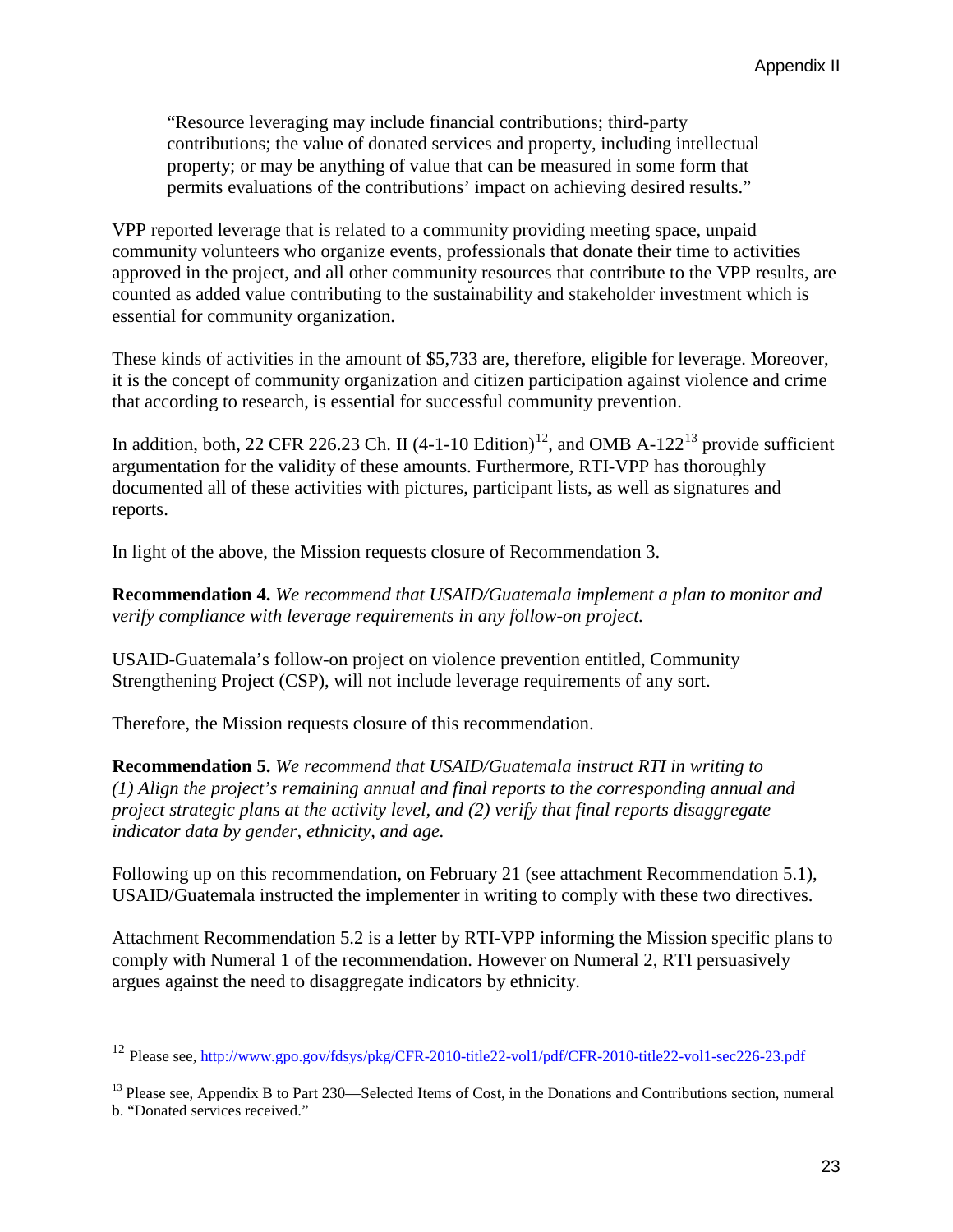While the Cooperative Agreement does stipulate that "indicators shall be disaggregated by sex, ethnicity and age," it also goes on to clarify that this should be done "wherever significant differences exist between these categories" (Page A-6). Furthermore, the project's Program Description indicates that "the project will reach out to youth of all faiths, and of none, to both girls and boys, all ethnic groups and in areas of greatest violence and crime-generally, the poorest, most vulnerable communities" (Cooperative Agreement Attachment B, Page B-4).

RTI did not consider ethnicity to be relevant for project implementation, and the Mission agrees with this assessment. RTI's work is in line with the general descriptions as stated on page B-4 of the Cooperative Agreement, working literally with all ethnic groups, with no specific treatment or highlight of one group over another. VPP would report ethnicity if it was of significance as an indicator, but it is not; just as religious faiths are not. Participation to all project activities has been open to all ethnicities and all faiths.

Similarly, the Program Description does not specify age in the target population; therefore, no specific indicator exists. VPP targets children from ages 7 through young adults 24 years old, as the age range for scholarships. When this age range becomes an exception, it is reported. Specific reporting on ethnicity or age would have to serve a specific indicator related to performance and no such indicators were deemed necessary or exist at present.

Furthermore, when the implementer presented USAID/Guatemala its PMP, excluding the need to disaggregate indicators by age and ethnicity, the project's AOTR at the time approved it. Please see Attachment Recommendation 5.3 to see further argumentation in this regard presented to the Mission by RTI.

The Mission requests that this recommendation be closed.

### **Recommendation 6.** *We recommend that USAID/Guatemala implement a plan to collect baseline data for each performance indicator before the project starts for its follow-on project.*

The Mission agrees with the recommendation and will collect baseline data for its follow-on project through both, the Citizen Security and Community Resilience Indicators, as well as an impact evaluation it is commissioning through the DCHA/DRG Learning Team.

The Mission however respectfully submits that comprehensive baseline data was collected for the Violence Prevention Project as well through an outside impact evaluation implemented by Vanderbilt University (see Attachment Recommendation 1). The CARSI Impact Evaluation for Guatemala was a comprehensive quantitative and qualitative study of the impact of the Violence Prevention Project through which VPP's communities were assigned randomly from among a pool of pre-selected communities which were divided into control and treatment groups by Vanderbilt. The study measured the project's impact on perception of crime victimization, perceptions of insecurity, youth vulnerability to crime and gang activity, gang fights, crime prevention measures, trust in the police, democratic values, interpersonal trust and satisfaction with democracy. At the mid-term point, the VPP intervention was determined to have resulted in fewer acts of violence.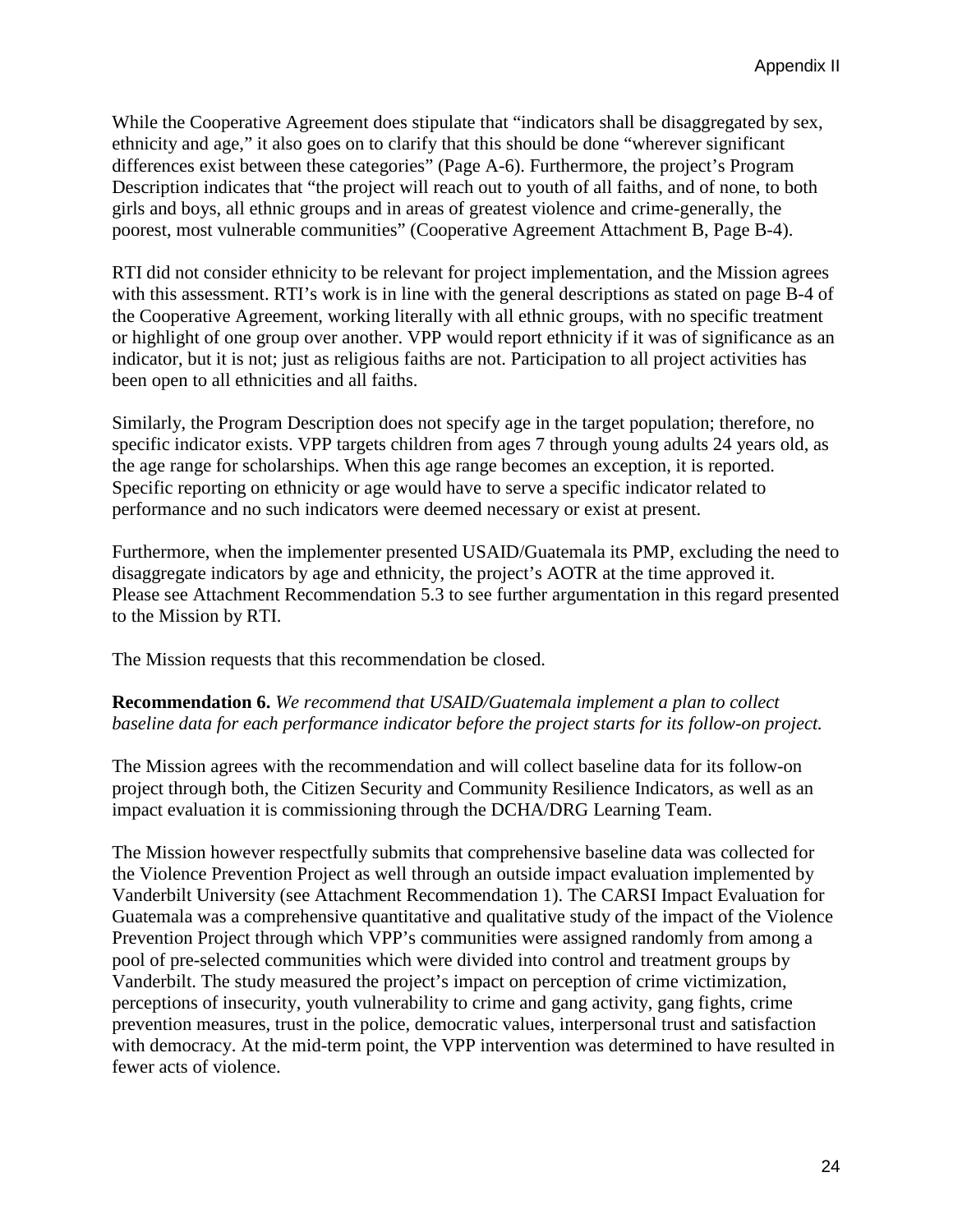Please see Response to Recommendation 1 of this Memorandum for more references on the results of the impact evaluation of VPP conducted recently by Vanderbilt University.

**Recommendation 7.** *We recommend that USAID/Guatemala instruct RTI in writing to include a comparison of actual expenditures with budget estimates, accompanying analysis, and explanations for any cost overruns or high unit costs in the project's remaining annual and final reports.*

Following up on this recommendation, on February 21 (see attachment Rec 7.1), USAID/Guatemala instructed the implementer in writing to comply with these two directives.

Attachment Recommendation 7.2 is a letter by RTI-VPP informing the Mission specific plans to comply with this recommendation.

**Recommendation 8.** *We recommend that USAID/Guatemala, when drafting the follow on award, include the Mandatory Standard Provision entitled "Trafficking in Persons (October 2010)."*

USAID-Guatemala's follow on award, entitled Community Strengthening Project (CSP), includes the Mandatory Standard provision on "Trafficking in Persons."

The Mission requests this recommendation be closed.

**Recommendation 9.** *We recommend that USAID/Guatemala conduct and document Counter-Trafficking in Persons training with all its implementers, sub implementers, and recipients.*

While the Mission agrees with this recommendation, it should be noted that although the Counter-Trafficking in Persons Field Guide was issued in April 2013, to date, no training modules for implementers have been designed by the Agency.

The C-TIP guide was sent to all implementers on September 23, 2013. Links to three documents were included in the letter sent, these were: 1) Counter-Trafficking in Persons Policy, the Guidance on the Implementation on Agency-Wide Counter-Trafficking in Persons Code of Conduct, and Counter-Trafficking in Persons Field Guide. Once training modules have been designed by the Agency, the Mission will ensure that pertinent training is provided to all implementers.

Since the Mission has already issued the C-TIP guide to all implementers, including RTI, we request closure of this recommendation.

**Recommendation 10.** *We recommend that USAID/Guatemala (1) implement uniform guidance on how to calculate and report scholarship data in the Training Results and Information Network, and (2) verify and document that all data entered into the system by the project is accurate per the Automated Directive System specifications.*

The Mission accepts this recommendation. USAID/Guatemala will provide guidance to its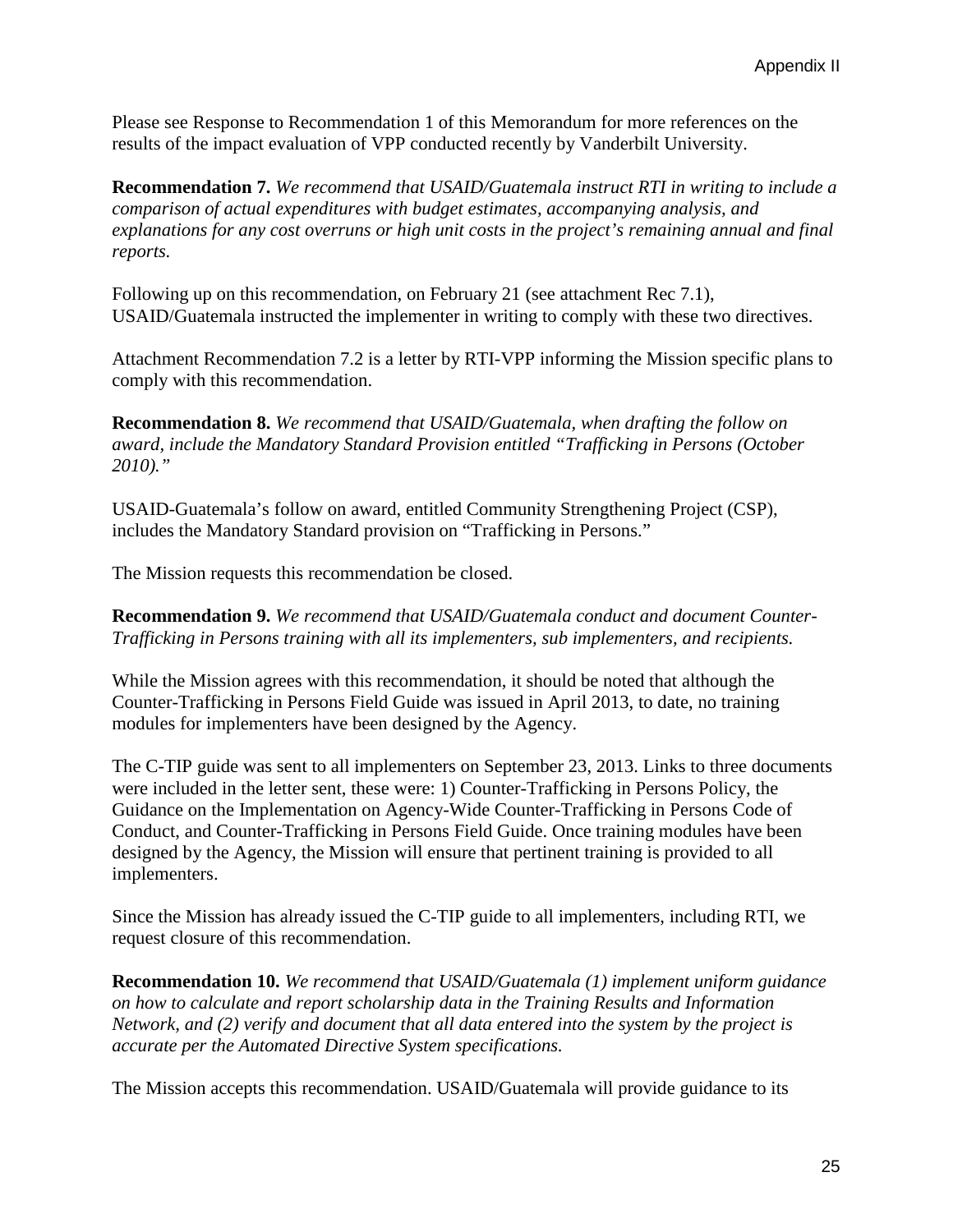implementing partners on how to report scholarship data in TraiNet, and we will verify that implementing partners are entering this data in TraiNet accurately.

If necessary, the Mission will re-train implementing partners in the use of this system.

**Recommendation 11.** *We recommend that USAID/Guatemala incorporate into its follow-on activities the requirement for the implementing partner to submit for USAID approval a security plan and budget for security-related personnel and equipment.*

USAID/Guatemala has been in contact with the Office of Security in Washington DC and received some guidance. We have received some contract language from Pakistan as an example that will be looked at by OAA in order to incorporate into the awards, as well as to develop a specific plan of action for the Mission.

USAID/Guatemala requests removing from Recommendation 11 the provision that the implementing partner should submit "for USAID approval a security plan and budget for security-related personnel and equipment." We respectfully request that instead of approval, USAID could require partners to submit "for review" their security plan and budget. ADS 303sae states that "…every area/region presents its own specific and unique security challenges, so implementing partners must make their own determinations as to how to address such challenges" (Page 2). $^{14}$  $^{14}$  $^{14}$ 

Moreover, "approval" of a plan by personnel without the proper training or background would not only fail to meet the "spirit" of the recommendation, it could also transfer more risk to USAID. This is part of the risk that an implementing partner must be aware of and concerned with when operating in Guatemala. USAID/Guatemala must ensure that we support and assist the implementing partner, but must not assume their liabilities, which should already be incorporated into the cost of doing business in this country.

<span id="page-28-0"></span><sup>&</sup>lt;sup>14</sup> Please see,<http://www.usaid.gov/sites/default/files/documents/1868/303sae.pdf>  $\overline{\phantom{a}}$